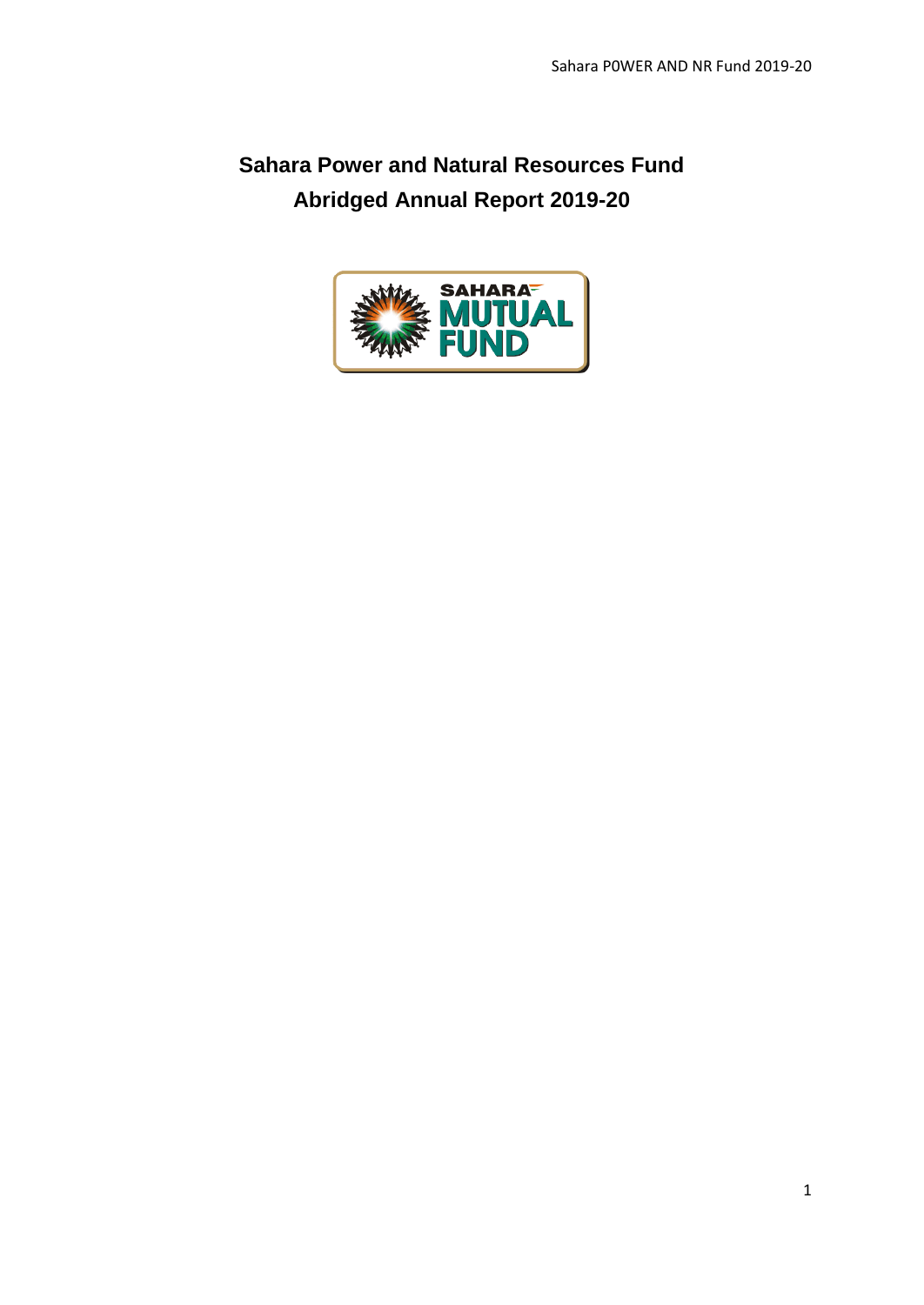# **INDEX**

# **SAHARA POWER AND NATURAL RESOURCES FUND**

| <b>Sr</b> | <b>Particulars</b>                                                            | Page |
|-----------|-------------------------------------------------------------------------------|------|
| 1.        | <b>Report of the Trustees</b>                                                 | 3    |
| 2.        | Certificate on the report on voting disclosures in the investee<br>companies  | 10   |
| 3.        | Auditors Report to the Trustees of Sahara Mutual Fund                         | 11   |
| 4.        | Abridged Balance Sheet as at 27th March, 2020                                 | 14   |
| 5.        | Abridged Revenue Account for the period ended 27 <sup>th</sup> March,<br>2020 | 16   |
| 6.        | Notes to Accounts                                                             | 18   |
| 7.        | Key Statistics for the period ended 27th March, 2020                          | 23   |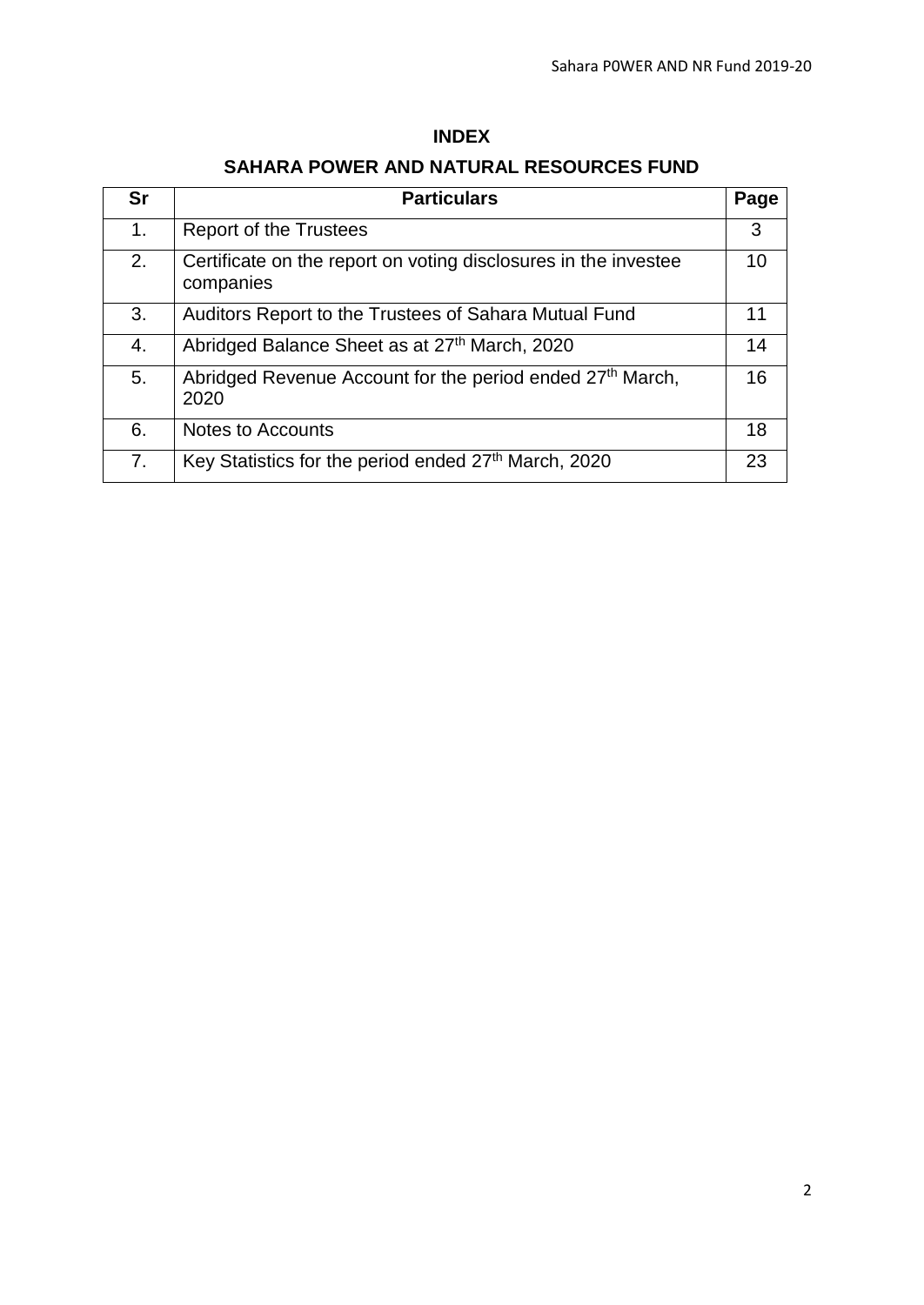### **REPORT OF THE TRUSTEES**

We are pleased to present before you the **ANNUAL REPORT** of **SAHARA MUTUAL FUND** for the period ended March 27, 2020.

#### **Overview of Equity Markets in 2019-20.**

\*Market may have bottomed in March 2020…\*

During previous crisis of 1992, 2000 and 2008, markets have seen much sharper falls (down by 50- 60%). But such drawdown occurred after sharp rallies. While in 2020, even before the fall of 38% from top, the broader market was falling/consolidating since January 2018. Therefore, the market may not fall with same intensity. Further, global monetary policies remain expansionary, which is supportive for riskier assets. US Fed is ramping up asset purchases and though Fed has ruled out scope for negative interest rates, yet, real US rates have turned negative. Similarly, UK sovereign yields indicate negative interest rates coming soon. BoJ and ECB will also persist with balance sheet expansion. Needless to mention, fiscal bazooka announced by governments across the globe and the current up-move in equities is result of the same. Liquidity flows indicate that relentless selling in EMs has peaked out. Market breadth in India has improved, with strength in RIL, HUL and many counters offering comfort.

…but market will remain volatile in 2020

Dow Jones regained lost ground and jumped back to above 24,000. Dow valuations look expensive again and can get frothy with more participation from FAANG stocks. Correction in global equities is one risk. Likewise, possibilities around re-emergence of Covid may trigger a possible slide. There could be news flow of stress emerging, slowing GDP data and so on (just announced downgrade on India sovereign ratings), which will be one of the many reasons that will keep market volatile in 2020. Negative triggers could also be posed by some companies or stressed sectors needing bailout of sorts/more moratorium. US-China cold war would also keep the markets on the edge.

#### **2021-22 could see start of a secular rally\***

Markets tend to move in cycles. Taking lessons from Great Financial crisis of 2008, governments have moved even more swiftly to address the crisis. China's announcement of a 4trn renminbi fiscal support package in November 2008, marked the trough in the MSCI EM index. China is loosening fiscal purse strings again. The augmented budget deficit (including "special" bonds and off-budget spending) will rise by 4.5% of GDP this year, very similar to the 4.4% increase in the deficit back in 2009. In India, more policy response is expected from RBI in the future, in terms of further rate cuts, Open Market Operations to bring down the yield curve. Low cost of capital will help Indian enterprises, while benign oil prices and overall low inflation will remain supportive for the economy. Some structural reforms to induce growth are expected from the government in the areas of land and labour, which will incentivize domestic manufacturing. This can be a big positive.

### **Overview of Debt Market in 2019-20**

The year 2019 has been marked by challenging times on the economy front. Starting off with a growth rate expectation of 7% plus, the expectation has been rolled back closer to 5%.10-years benchmark yields showed sharp fall in the range of 7.49% to 6.12%.

Many major economies slipped into the slowdown mode and the fears of global economic recession confronted the markets. With slower pace of economic growth, stagnant investment and declining private consumption, the RBI adopted an accommodative stance and lowered repo rate by cumulative 135bps in CY2019.

The bond market in the year 2019 was driven by easing monetary stance by RBI, liquidity conditions in the banking space, movement in crude oil prices, fiscal worries on the back of major policy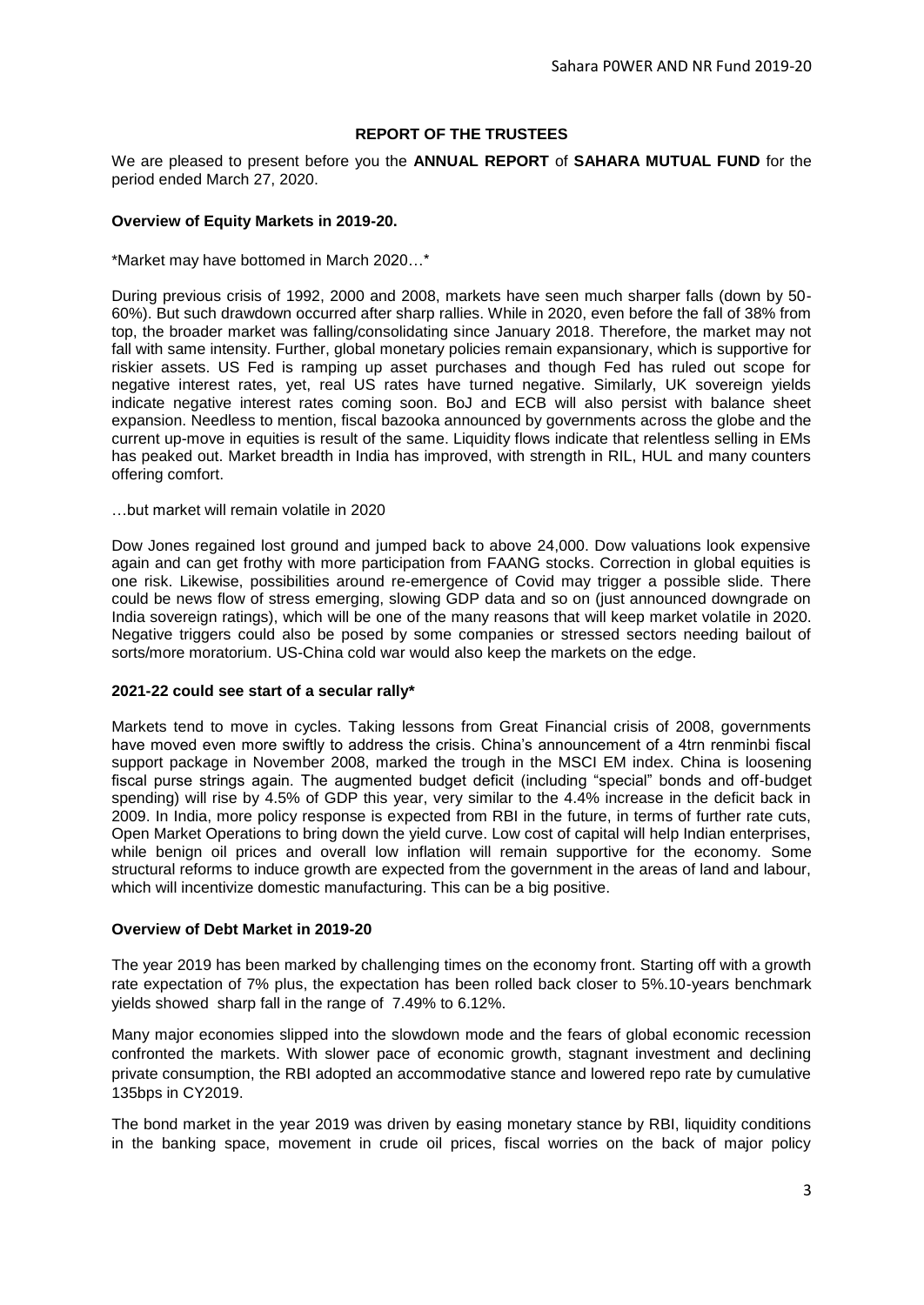announcements, weak macro numbers, fears of cyclical slowdown in the economy and major global events.

This year also witnessed yield inversion in U.S for a brief period which sent shock waves on concerns over impending recession globally. Terms spreads and credit spreads both head north due continued stress by few corporate defaults, however these spreads moderated near the end of the year. The yields on the corporate bonds have not seen commensurate decline with the reduction in the GSec yields in the first half of 2019. The corporate bond spreads remained range bound given the credit risk associated with them. However, some moderation in the spreads has been witnessed since Oct 2019.

Unexpected 50 bps rate cut by the US Federal Reserve (Fed) on March  $3 - a$  move aimed at countering the economic impact of the rapid spread of Covid-19, with the threat of a recession due to Covid-19 mounting, the Fed and global central banks cut their policy rates in a concerted effort. On March 15, the Fed again cut its policy rate – by 100 bps this time. This raised expectation of a rate cut by the RBI on or before the Monetary Policy Committee's (MPC) scheduled meeting.

After the announcement of the lockdown on March 24, the Union Ministry of Finance announced a relief package of Rs 1.7 lakh crore on March 26. There was, however, no mention of additional market borrowings to fund the package,which eased the yield by 10 bps. Subsequently, the MPC meeting was advanced and it cut policy rate by 75 bps and also announced a host of other measures to boost liquidity. This tamped the yield down by a further 9 bps and the benchmark security finally closed the month at 6.12%.

### **Macro-Economic Highlights:**

**GDP**: Expected GDP growth which was 7% at the start of the year are now in sub 5% levels. The Indian economy expanded 4.5% y-o-y in the third quarter of 2019.

Economic growth was dragged down by the decline in private consumption and slower growth in the manufacturing, financial services and construction sectors. Fall in factory output and exports and a slowdown in investment across all sectors was observed. Government spending lifted the numbers in Q32019. Gross fixed capital formation (GFCF) improved marginally on a sequential basis but remained muted. Slowdown is broad based with both manufacturing and services activity indicators showing signs of weakness.

**Inflation**: CPI inflation picked up in the last two months owing to surge in food prices. Within food, the increase in inflation is reasonably broadbased, led by normalization of last year's very low base and an unseasonal spike in vegetable prices. Good monsoons, lack of sharp movement in crude oil prices and softening of manufactured goods kept whole sale price numbers in check. India's retail inflation surged to 5.54% (highest in three years) in November, while the WPI Inflation stood at 0.58% in November against 0.16% in the previous month. The gap between two inflation rates (WPI and CPI) continued to widen with wholesale inflation remaining flat while retail inflation inching higher.

**IIP:** Industrial production rates were subdued at the beginning of the year due to high base effect. Overall weakness in the economy began to reflect in IIP which saw de-growth in last three months annual numbers. Broad-based decline in industrial output across sectors chiefly owing to weak consumer demand conditions and weak investment climate. Industrial output in India dropped 3.8% from a year earlier in October 2019.

**Fiscal Deficit**: The country's fiscal deficit hit 114.8% of 2019-20 Budget Estimate at Rs 8.07 lakh crore at the end of November. In September, the government decided to lower the tax rate for corporates and has pegged that it will have an impact of Rs 1.45 lakh crore on its revenue mobilisation. Tax sops were intended to boost the investment cycle in the face of slowing GDP growth. Due to slowdown, the GST collection has also been subdued putting pressure on overall revenue mobilisation effort of the government.

**MPC Meeting**: RBI change its stance from interest rate hike to rate cuts – repo rate moved from 6.50% to 5.15%. MPC went into easing stance and had cut the repo rate by cumulative 135bps in 5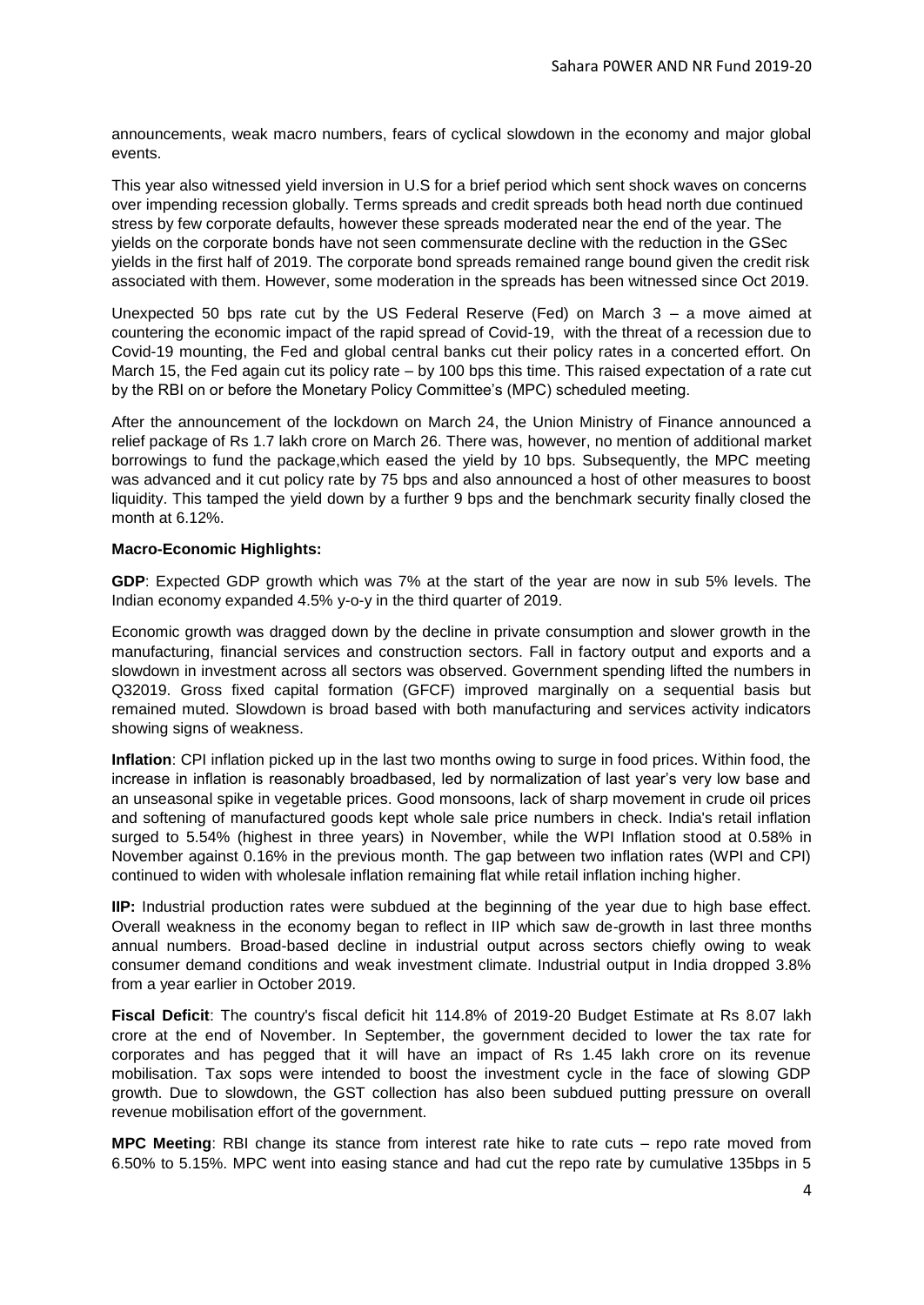out of the 6 meetings during the year. The overall tone of the monetary policy was dovish with slowing growth - both on the global and domestic front - being a major concern. The RBI joined other central banks across the region in easing policy to battle an intensifying global slowdown. With inflation concerns subdued RBI switched to accommodative stance.

#### **Outlook for 2020-2021**

We expect GDP growth to drop to nearing 3.5% in fiscal 2021 compared with an estimated 5% in fiscal 2020. Correction in food inflation, moderate core inflation (given mild economic recovery) and high base effect in the second half will moderate headline inflation next fiscal. Gross market borrowing is estimated to rise to Rs 7.8 lakh crore from Rs 7.1 lakh crore last fiscal. The government plans to raise 62.6% of fiscal 2021 borrowing in the first half, similar to the proportion borrowed in the previous fiscal. A sharp reduction in nominal GDP growth, slow tax collection growth and ambitious disinvestment target could be challenges to meeting the fiscal deficit target for fiscal 2021.The impact of the Rs 1.7 lakh crore (~0.8% of GDP) stimulus is difficult to ascertain now since it depends on the extent of the government's reorientation and successful implementation.

#### **1. Scheme Performance, Future Outlook and Operations of Sahara Power and Natural Resources Fund**

| 116141113.                                             |           |                           |                                |
|--------------------------------------------------------|-----------|---------------------------|--------------------------------|
| Performance as of March 31, 2020                       | 1 year    | <b>Since</b><br>inception | <b>Inception date</b>          |
| Sahara Power and Natural Resources Fund(%)-<br>Regular | <b>NA</b> | 3.61                      | 17th June, 2008<br>(Regular) / |
| Sahara Power and Natural Resources Fund(%)-<br>Direct  | <b>NA</b> | 4.77                      | 01/01/2013<br>(Direct)         |
| Nifty 50 (%)                                           | <b>NA</b> | 6.71/6.65                 |                                |

**Returns:**

The price and redemption value of the units, and income from them, can go up as well as down with the fluctuations in the market value of its underlying investments;

As on March 27, 2020, the scheme's Net Asset Value stood at Rs.1.09 crores. The net realizable assets was held in cash as on date of winding up of the scheme i.e  $27<sup>th</sup>$  March 2020, to be payable to the unit holders in proportion to their interest in the assets of the scheme.

### **2. Brief Background of Sponsor, Trust and AMC Company**

### **a. Sahara Mutual Fund**

Sahara Mutual Fund (SMF) has been established as a Trust by the Trust Deed (amended from time to time) dated 18th July, 1996 in accordance with the Indian Trusts Act, 1882, and duly registered under the Indian Registration Act, 1908, sponsored by Sahara India Financial Corporation Limited ("SIFCL").

The Trustees have appointed Sahara Asset Management Company Private Limited as the Investment Manager to Sahara Mutual Fund to function as the Investment Manager for all the Schemes of Sahara Mutual Fund. Sahara Mutual Fund was registered with SEBI on 1st October, 1996.

SEBI vide its Order no: WTM/PS/26/IMD/DOF-III/July/2015 dated 28th July, 2015 directed cancellation of "Certificate of Registration" of Sahara Mutual Fund which was to be effective on expiry of six months from the date of the Order. Further, SEBI also directed by the said Order that the Mutual Fund shall not take any new subscription from investors. Accordingly, Sahara Mutual Fund has not taken any new subscription from the investors (including existing investors) in line with the said SEBI order.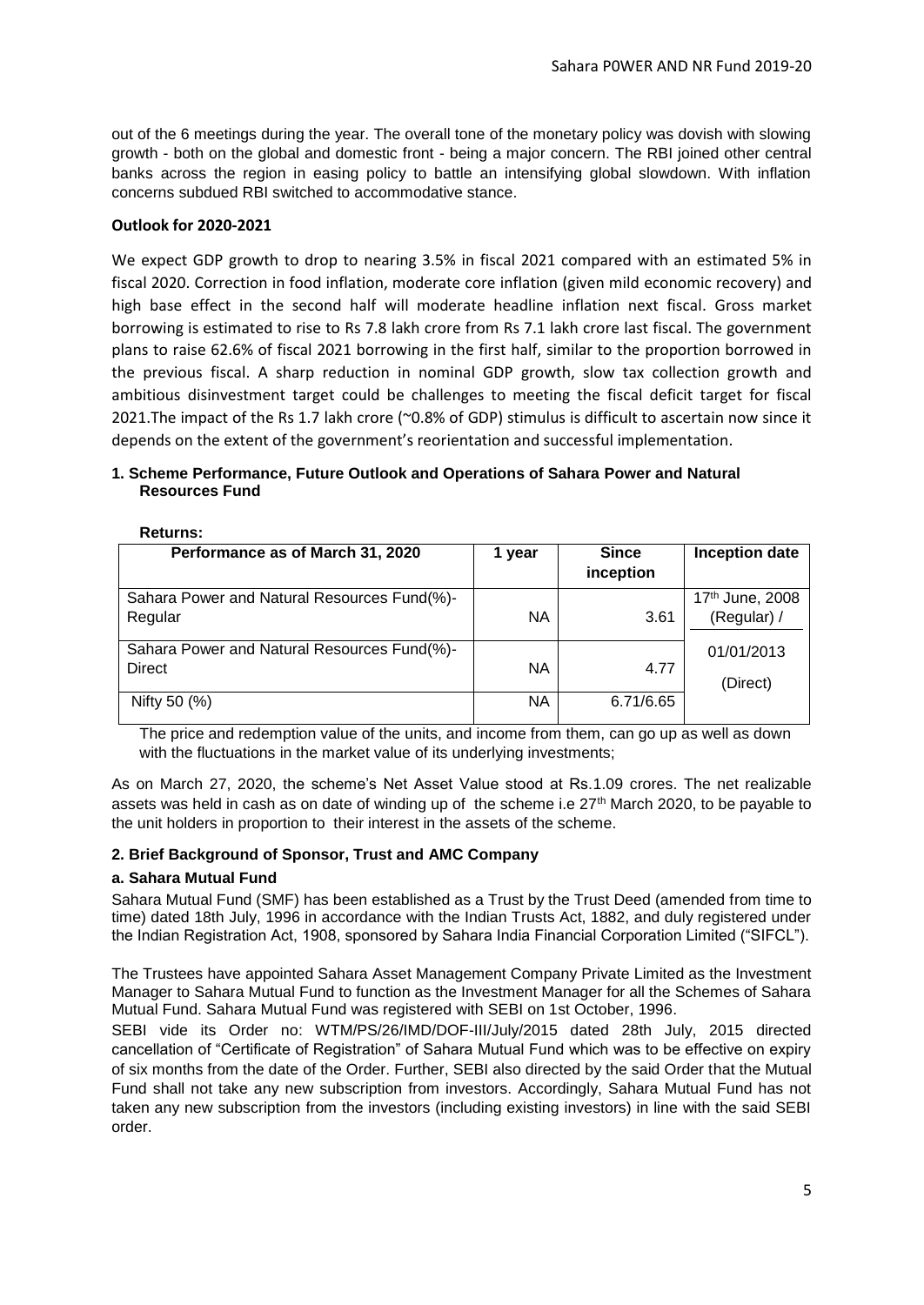Sahara Asset Management Company Pvt. Ltd filed an appeal before the Securities Appellate Tribunal (SAT), Mumbai to set aside the said SEBI order. SAT vide its order dated 9th December 2015 granted an interim stay in the matter. SAT vide its order dated 28th July, 2017 dismissed the appeal made by Sahara AMC against the SEBI order dated 28th July, 2015. However, SAT granted 6 weeks stay to approach the Hon'ble Supreme Court in the matter. An appeal was filed on  $7<sup>th</sup>$  September 2017 before the Hon'ble Supreme Court and the appeal was dismissed vide its order dated 23rd October 2017.

SEBI vide its letter dated November 17, 2017 directed the cancellation of 'Certificate of registration' would be effective six months from the date of the Hon'ble Supreme Court order dated 23<sup>rd</sup> October 2017.

Sahara Mutual Fund requested SEBI vide its letter dated 15th January 2018 to extend the date of cancellation of 'Certificate of registration' till July 27<sup>th</sup>, 2018 for giving time for identification of a new sponsor and considering the lock in period of certain unit holders' investments in Sahara Tax Gain Fund.

A new sponsor was identified for Sahara Mutual Fund viz., One Life Capital Advisors Limited.

SEBI vide their letter dated 11<sup>th</sup> April 2018 ordered for winding up all the schemes except Sahara Tax Gain Fund by 21st April 2018. An appeal was filed before SAT for a stay against the SEBI order dated April 11, 2018.

In view of the direction of SAT on 26<sup>th</sup> April 2018, a comprehensive appeal was filed.

SAT vide its order dated 3<sup>rd</sup> May 2018 directed that SEBI shall not enforce the orders impugned in the two appeals till a decision on new sponsor's application is communicated.

The application of One Life Capital Advisors Limited who had offered to be the new Sponsor for Sahara Mutual Fund stands annulled in view of the SEBI Order dated March 4th, 2020.

SEBI vide their letter no SEBI/HO/OW/IMD-II/DoF3/P/2020/8484/01dated March 5<sup>th</sup>, 2020 directed that the Schemes be wound up in line with SEBI order no. WTM/GM/IMD/07/2018-19 dated April 11, 2018.

The Board of Trustees of Sahara Mutual Fund decided to wind up the Scheme/s pursuant to the provisions of Regulation 39(2) (c) of SEBI (Mutual Funds) Regulations, 1996. A notice was published on March 20, 2020 to wind up all the schemes as of March 27, 2020.

### **b. Board of Trustees**

The Board of Trustees comprises of two trustees, Mr. S P Srivastava and Mr. M R Siddiqui.

The Board of Trustees is the exclusive owner of the Trust Fund and holds the same in trust for the benefit of the unit holders. The Board of Trustees has been discharging its duties and carrying out the responsibilities as provided in the Regulations and the Trust Deed. The Board of Trustees seeks to ensure that the Fund and the Schemes floated there under are managed by the AMC in accordance with the Trust Deed, the Regulations, directions and guidelines issued by the SEBI, the Stock Exchanges, the Association of Mutual Funds in India and other regulatory agencies.

### **3. Investment Objective of the Scheme.**

The investment objective is to generate long term capital appreciation through investment in equities and equity related securities of companies engaged in the business of generation, transmission, distribution of Power or in those companies that are engaged directly or indirectly in any activity associated in the power sector or principally engaged in discovery, development, production, processing or distribution of natural resources.

### **4. Significant Accounting Policies:**

The Balance Sheet and the Revenue Account together with the notes thereon have been prepared in accordance with the accounting policies and standards specified in the Ninth Schedule of the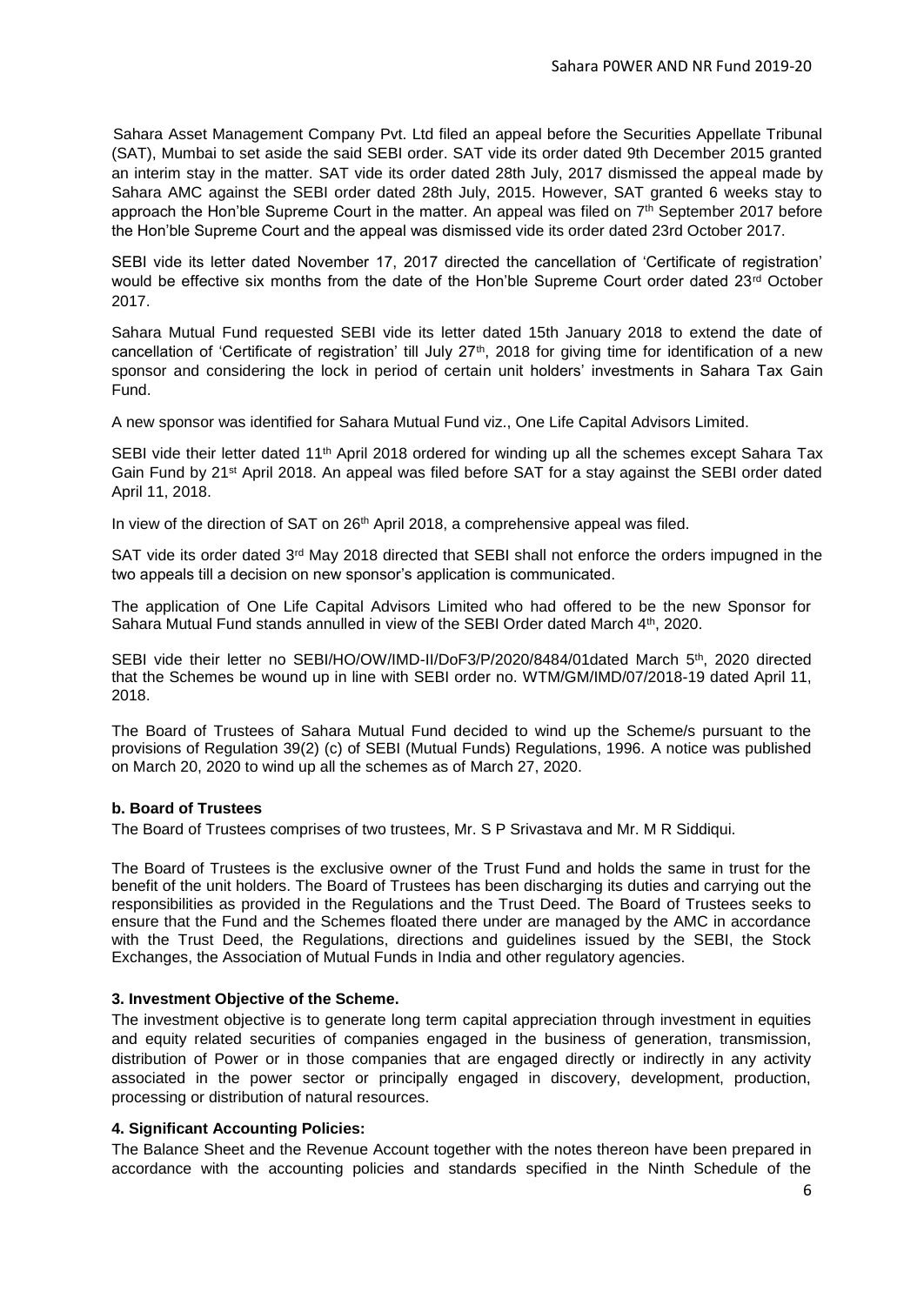Securities and Exchange Board of India (Mutual Funds) Regulations, 1996 and amendments thereto, as applicable.

# **5. Unclaimed Dividends and Redemptions**

| <b>Scheme Name</b>                       | No of            | Unclaimed      | No of            | Unclaimed               |
|------------------------------------------|------------------|----------------|------------------|-------------------------|
|                                          | <b>Investors</b> | Dividend (Rs.) | <b>Investors</b> | <b>Redemption (Rs.)</b> |
| Sahara Power & Natural Resources<br>Fund |                  | 4450.52        |                  | 216149.07               |

# **6. Disclosure of investor complaints for the year 2019-20**

Total Number of Folios under all schemes: 7242

|                   |                                                                  |                                                                         |                 | Action on (a) and (b) |                |                         |                       |                    |                |                             |                |                |
|-------------------|------------------------------------------------------------------|-------------------------------------------------------------------------|-----------------|-----------------------|----------------|-------------------------|-----------------------|--------------------|----------------|-----------------------------|----------------|----------------|
| Complaint<br>Code | Type of<br>Complaint#                                            | $(a)$ No. of<br>Complaints complaints<br>pending at<br>the<br>beginning |                 |                       | Resolved       |                         |                       | *Non<br>Actionable |                | Pending                     |                |                |
|                   |                                                                  | of the year                                                             |                 | Within<br>30<br>Days  | $30-$<br>60    | 60-<br>180<br>Days Days | Beyond<br>180<br>days |                    | $0 - 3$        | $3 - 6$<br>mthsmthsmthsmths | $6-9$          | $9 - 12$       |
| $\mathsf{I}$ A    | Non receipt<br>of<br>Dividend on<br>Units                        | $\overline{0}$                                                          | $\mathbf{1}$    | 1                     | 0              | 0                       | 0                     | $\overline{0}$     | $\mathbf 0$    | 0                           | 0              | $\mathbf 0$    |
| IB                | Interest on<br>delayed<br>payment of<br>Dividend                 | $\overline{0}$                                                          | $\Omega$        | 0                     | $\overline{0}$ | $\Omega$                | $\Omega$              | $\Omega$           | $\Omega$       | $\Omega$                    | $\Omega$       | $\Omega$       |
| $\overline{C}$    | Non receipt<br>of<br>Redemption<br>Proceeds                      | $\overline{0}$                                                          | $\overline{18}$ | 18                    | $\overline{0}$ | $\overline{0}$          | $\overline{0}$        | $\overline{0}$     | $\overline{0}$ | $\overline{0}$              | $\overline{0}$ | $\overline{0}$ |
| $\mathsf{I}$      | Interest on<br>delayed<br>Payment of<br>Redemption               | $\mathbf 0$                                                             | $\mathbf 0$     | $\mathbf 0$           | $\mathbf 0$    | $\mathbf 0$             | $\boldsymbol{0}$      | $\mathbf 0$        | $\mathbf 0$    | $\mathbf 0$                 | $\mathbf 0$    | $\mathbf 0$    |
| II A              | Non receipt<br>of Statement<br>of<br>Account/Unit<br>Certificate | $\mathbf 0$                                                             | $\mathbf{1}$    | $\mathbf{1}$          | $\overline{0}$ | $\mathbf 0$             | $\mathbf 0$           | $\mathbf 0$        | $\overline{0}$ | $\overline{0}$              | $\overline{0}$ | $\mathbf 0$    |
| $\overline{II}$   | Discrepancy<br>in<br>Statement of<br>Account                     | $\overline{0}$                                                          | $\mathbf 0$     | $\overline{0}$        | $\mathbf 0$    | $\mathbf 0$             | $\mathbf 0$           | $\mathbf 0$        | $\mathbf 0$    | $\overline{0}$              | $\overline{0}$ | $\mathbf 0$    |
| II <sub>C</sub>   | Data<br>corrections in<br>Investor<br>details                    | $\mathbf 0$                                                             | $\mathbf 0$     | 0                     | $\Omega$       | $\mathbf 0$             | $\mathbf 0$           | $\mathbf 0$        | $\Omega$       | $\Omega$                    | $\Omega$       | $\Omega$       |
| $\overline{II}$   | Non receipt<br>of Annual<br>Report<br>/Abridged                  | $\overline{0}$                                                          | $\overline{0}$  | 0                     | $\Omega$       | $\Omega$                | $\Omega$              | $\Omega$           | $\Omega$       | $\Omega$                    | $\Omega$       | $\Omega$       |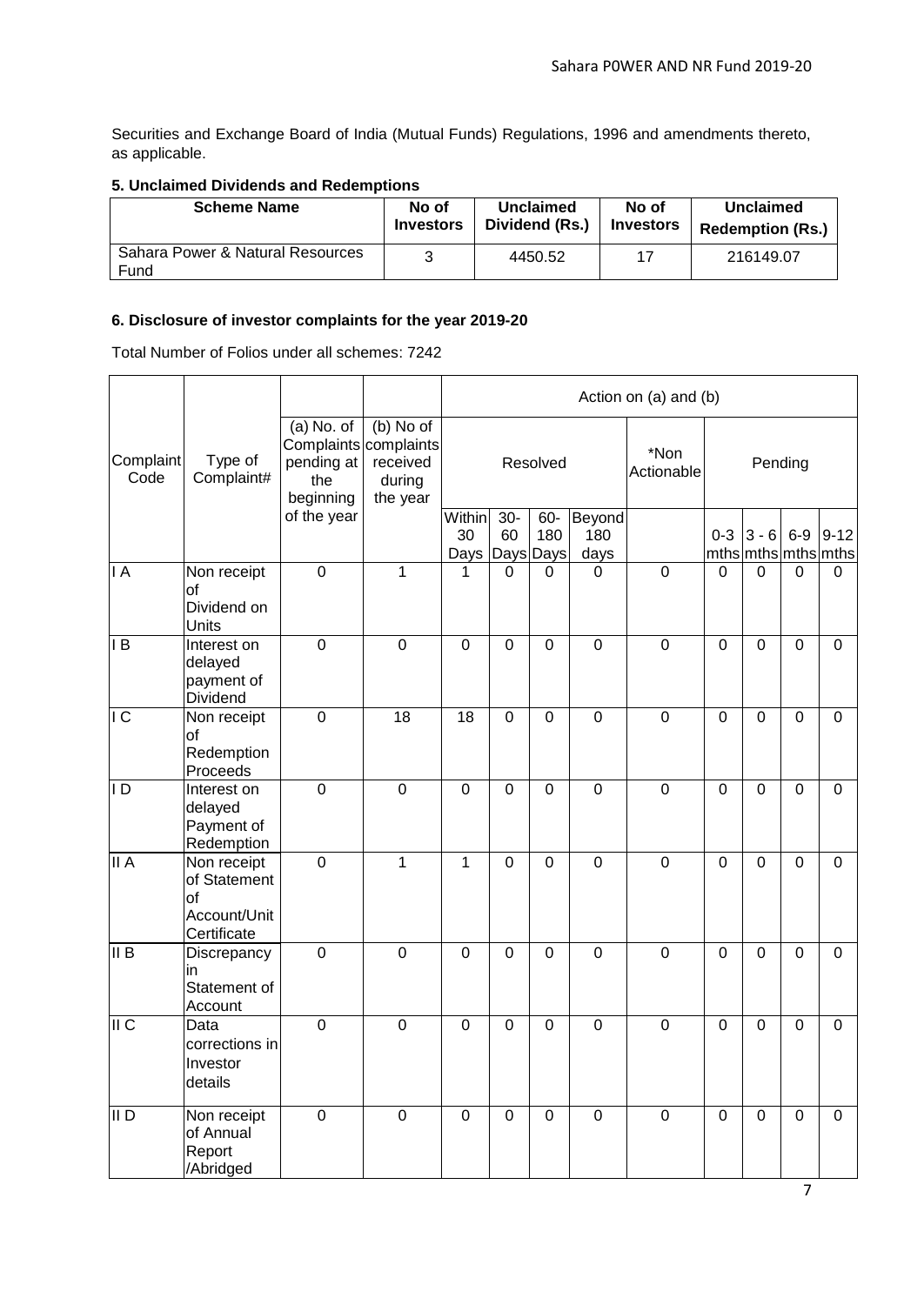|                    | Summary                                                                                              |                |                |             |                |             |                |             |             |                |             |                |
|--------------------|------------------------------------------------------------------------------------------------------|----------------|----------------|-------------|----------------|-------------|----------------|-------------|-------------|----------------|-------------|----------------|
| III A              | Wrong<br>switch<br>between<br>Schemes                                                                | $\overline{0}$ | $\overline{0}$ | $\mathbf 0$ | $\mathbf 0$    | $\mathbf 0$ | $\mathbf 0$    | $\mathbf 0$ | $\Omega$    | $\Omega$       | $\Omega$    | $\mathbf 0$    |
| III B              | Unauthorized<br>switch<br>between<br><b>Schemes</b>                                                  | $\overline{0}$ | $\mathbf 0$    | $\mathbf 0$ | $\mathbf 0$    | $\mathbf 0$ | $\mathbf 0$    | $\mathbf 0$ | $\Omega$    | $\overline{0}$ | $\mathbf 0$ | $\mathbf 0$    |
| III C              | Deviation<br>from<br>Scheme<br>attributes                                                            | $\overline{0}$ | $\mathbf 0$    | $\mathbf 0$ | $\mathbf{0}$   | $\mathbf 0$ | $\overline{0}$ | $\mathbf 0$ | $\Omega$    | $\Omega$       | $\Omega$    | $\mathbf 0$    |
| III D              | Wrong or<br><b>Excess</b><br>charges/load                                                            | $\overline{0}$ | $\overline{0}$ | $\mathbf 0$ | $\overline{0}$ | $\mathbf 0$ | $\overline{0}$ | $\mathbf 0$ | $\mathbf 0$ | $\overline{0}$ | $\mathbf 0$ | $\mathbf{0}$   |
| $\overline{III}$ E | <b>Non</b><br>Updation of<br>changes<br>viz. address,<br>PAN, bank<br>details,<br>nomination,<br>etc | $\overline{0}$ | 1              | 1           | $\mathbf 0$    | $\mathbf 0$ | $\overline{0}$ | $\mathbf 0$ | $\mathbf 0$ | $\overline{0}$ | $\mathbf 0$ | $\mathbf 0$    |
| IV                 | Others**                                                                                             | $\overline{0}$ | 19             | 19          | $\mathbf 0$    | $\mathbf 0$ | $\overline{0}$ | $\mathbf 0$ | $\mathbf 0$ | $\overline{0}$ | $\mathbf 0$ | $\overline{0}$ |

# including against its authorized persons/ distributors/ employees etc.

\*Non actionable means the complaint that are incomplete / outside the scope of the mutual fund **Others** \*\* - **a.** Not pertaining toSahara Mutual Fund(18) **: b**.Transfer of units (1)

# **7. Role of Mutual Funds in Corporate Governance of Public Listed Companies**

#### **Policy for voting at AGM/EOGM/through E-voting/through Postal Ballot on resolutions recommended by investee companies Introduction**

Sahara Asset Management Company Private Limited acts as an Investment Manager ("The AMC") to the schemes of Sahara Mutual Fund ("Fund"). The general voting policy and procedures being followed by the AMC in exercising the voting rights ("Voting Policy") is given hereunder.

### **Philosophy and Guidelines of Voting Policy:**

The AMC has a dual responsibility of a prudent Fund Manager investing investors' money as well as of an entity performing the responsibility of protecting the investors' interest. As part of the management of funds, irrespective of the scheme, the AMC ensures that investments are made in companies that meet investment norms. It is expected that the investee company adheres to proper corporate governance standards. The voting policy for the investee companies by the AMC is as under:

The AMC shall deal with voting on case to case basis. For this purpose, the AMC shall review various notices of AGM/EOGM/Postal Ballot received from the investee companies from time to time and take appropriate voting decision (for, against, abstain) with respect to the each resolution recommended by the management/ shareholders of the companies. The AMC would generally agree with the management of the Investee Company on routine matters, but may object by voting against or abstain, if it believes that it has insufficient information or there is conflict of interests or the interest of the shareholders and /or the unit holders' interests are prejudiced in any manner.

As regards non-routine items, the Fund Manager (Equity) in consultation with the Compliance Officer shall review each of such cases and take a decision to vote. In case the AMC is against any non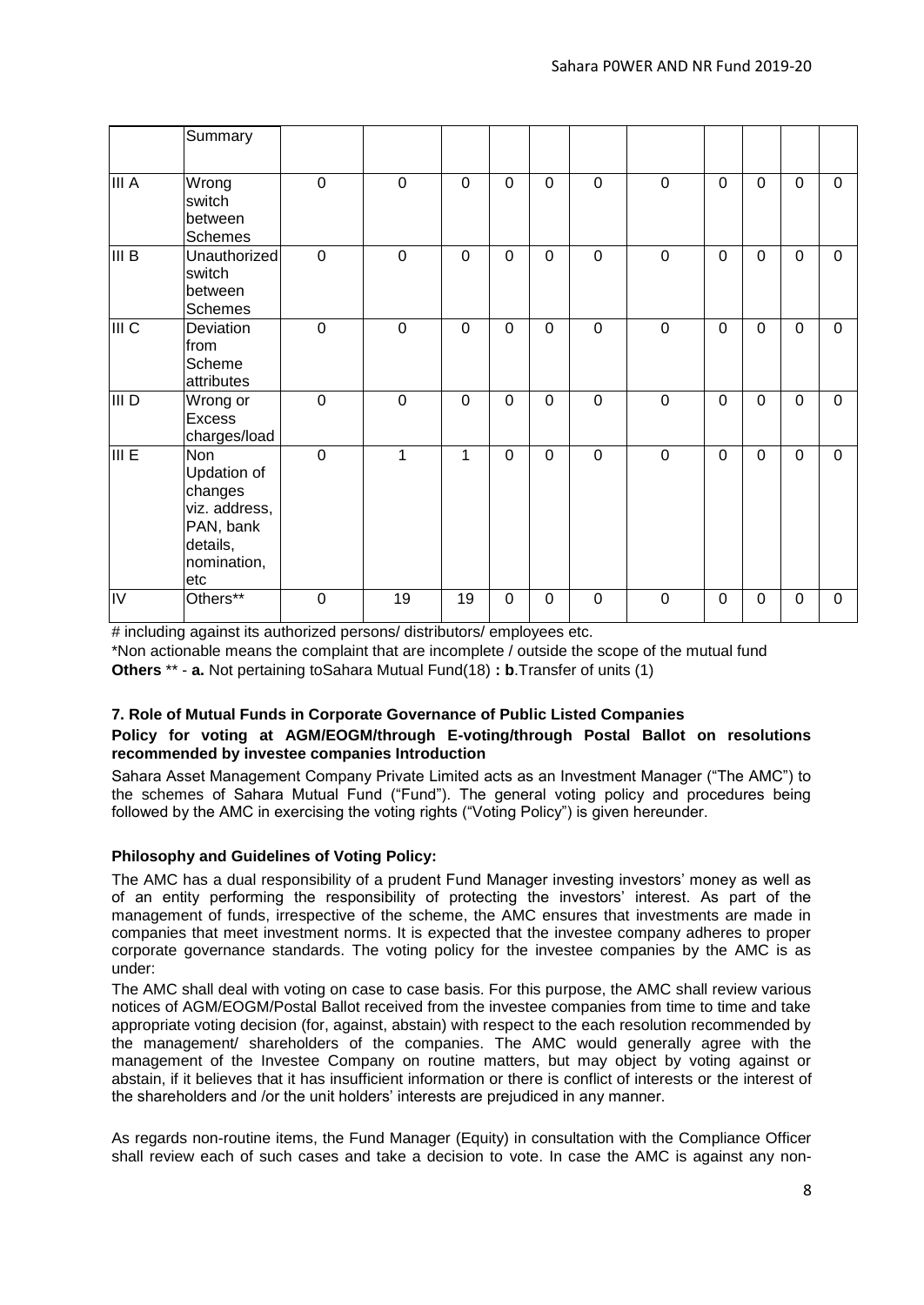routine item, it may decide to attend the meeting and vote against that item. In some other such cases, it may decide to abstain based on one or more of the factors like our small holding in the company, location of the venue of meeting, time/cost involved etc. For these instances, the reasons for non-attendance will be recorded.

As per the decision taken by the AMC, it may depute an authorized person to attend and vote at AGM/EOGM/through E-Voting/ through Postal Ballot appropriately keeping in mind the interest of unit holders. AMC would maintain a record on the AGM/EOGM voting related matters.

#### **Disclosure of Voting policy and Maintenance of Records:**

This Policy on voting at AGM/EOGM/ through e-voting/ through postal ballot and suitable disclosure thereof is available on the website **(www.saharamutual.com) of the Mutual Fund.**

**Note:** For details of voting in the AGMs of the investee companies for the financial year 2019-20, unit holders can log on to the website **(www.saharamutual.com)** of the Fund. Further the said details are also available in the Annual Report of Sahara Mutual Fund for the period 2019-20. The details of voting shall be emailed/sent as and when requested by the unit holders free of cost.

#### **8. Statutory Information.**

- a. The Sponsor is not responsible or liable for any loss resulting from the operation of the Schemes of the Fund beyond their initial contribution of Rs.1 lakh for setting up the Fund.
- b. The price and redemption value of the units, and income from them, can go up as well as down with fluctuations in the market value of its underlying investments.
- c. Full Annual Report is disclosed on the website (www.saharamutual.com) and shall be available for inspection at the Head Office of the Mutual Fund. Present and prospective unit holders can obtain copy of the trust deed, the full Annual Report of the Fund / AMC free of cost.

#### **Acknowledgements**

The Trustees would like to thank all the investors for reposing their faith and trust in Sahara Mutual Fund. The Trustees thank the Securities and Exchange Board of India, the Reserve Bank of India, the Sponsor, and the Board of the Sahara Asset Management Company Private Limited for their support, co-operation and guidance during the period.

We are also thankful to the Auditors, Registrar and Transfer Agents, Custodian, Banks, Depositories, AMFI/NISM Certified Distributors, KYC Registration Agencies and other service providers for their continuous support. The Trustees also appreciate the efforts made by the employees of Sahara Asset Management Company Private Limited and place on record their dedication, commitment and wholehearted support throughout the year.

We look forward for your continued support and assure you of our commitment at all times in managing the schemes of Sahara Mutual Fund.

#### **For and on behalf of Sahara Mutual Fund**

M R Siddiqui **Trustee** 

**Place:** Mumbai **Date:** August 28, 2020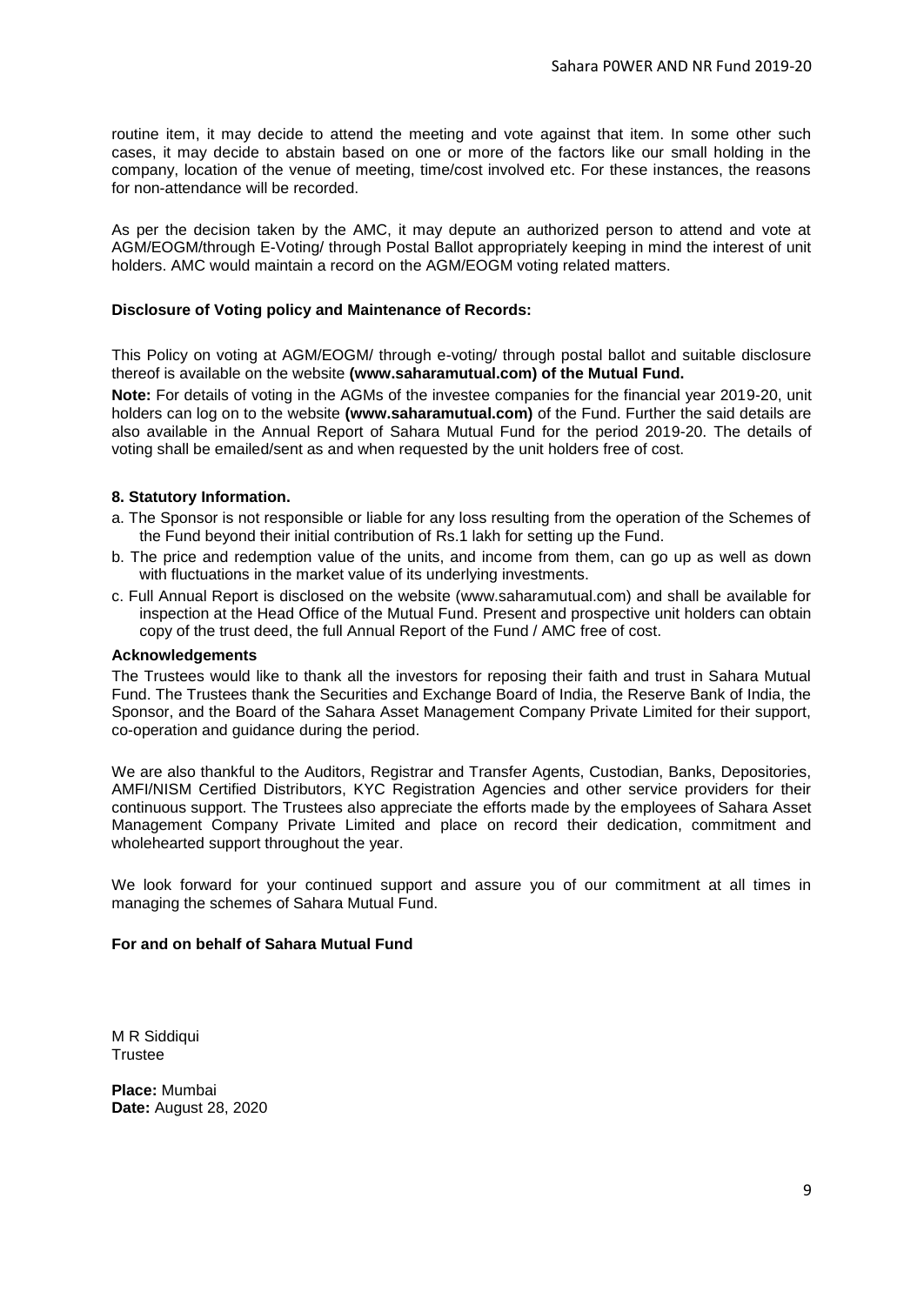### **CERTIFICATE OF THE VOTING REPORTS**

Pursuant to SEBI Circular CIR/IMD/DF/05/2017 dated 24th March 2014 read with circular Ref.SEBI/HO/IMD/DF2/P/2016/68 dated 10<sup>th</sup> August, 2016, we have been appointed as "Scrutinizer" in terms of Rule 20(3)(ix) of Companies (Management and Administration) Rules,2014 to certify the voting reports exercised by Sahara Asset Management Company Private Limited for the financial year 31st March, 2020.

We hereby report as under:

- 1. We have verified the voting disclosures made by Sahara Asset Management Company Private Limited (the company) on the basis of the data obtained from the custodian.
- 2. On the basis of the said data, the company was required to exercise its votes on 663 agenda items for the year under review and its voting was as under.

| <b>Voting For/Against/Abstained</b> | No of Agenda Items |
|-------------------------------------|--------------------|
| FOR                                 | 662                |
| <b>AGAINST</b>                      |                    |
| ABSTAINED                           |                    |
| TOTAL                               | 663                |

3. On the basis of documentation maintained by the Company, we hereby certify that it has provided a brief rationale for the voting exercised by it and the same is in accordance with the voting policy approved by the Board of Trustees of Sahara Mutual Fund.

This certificate is being issued for submission to the Board of Trustees of Sahara Mutual Fund and to be disclosed in the Annual Report and website of Sahara Mutual Fund in terms of the cited circular CIR/IMD/DF/05/2017 dated 24th March 2014 read with circular Ref. SEBI/HO/IMD/DF2/P/2016/68 dated 10<sup>th</sup> August, 2016.

Mruga Vasavada Practicing Company Secretary ACS: 26793 CP: 9647 UDIN: A026793B000546246 Place: Mumbai Date: 3RD August, 2020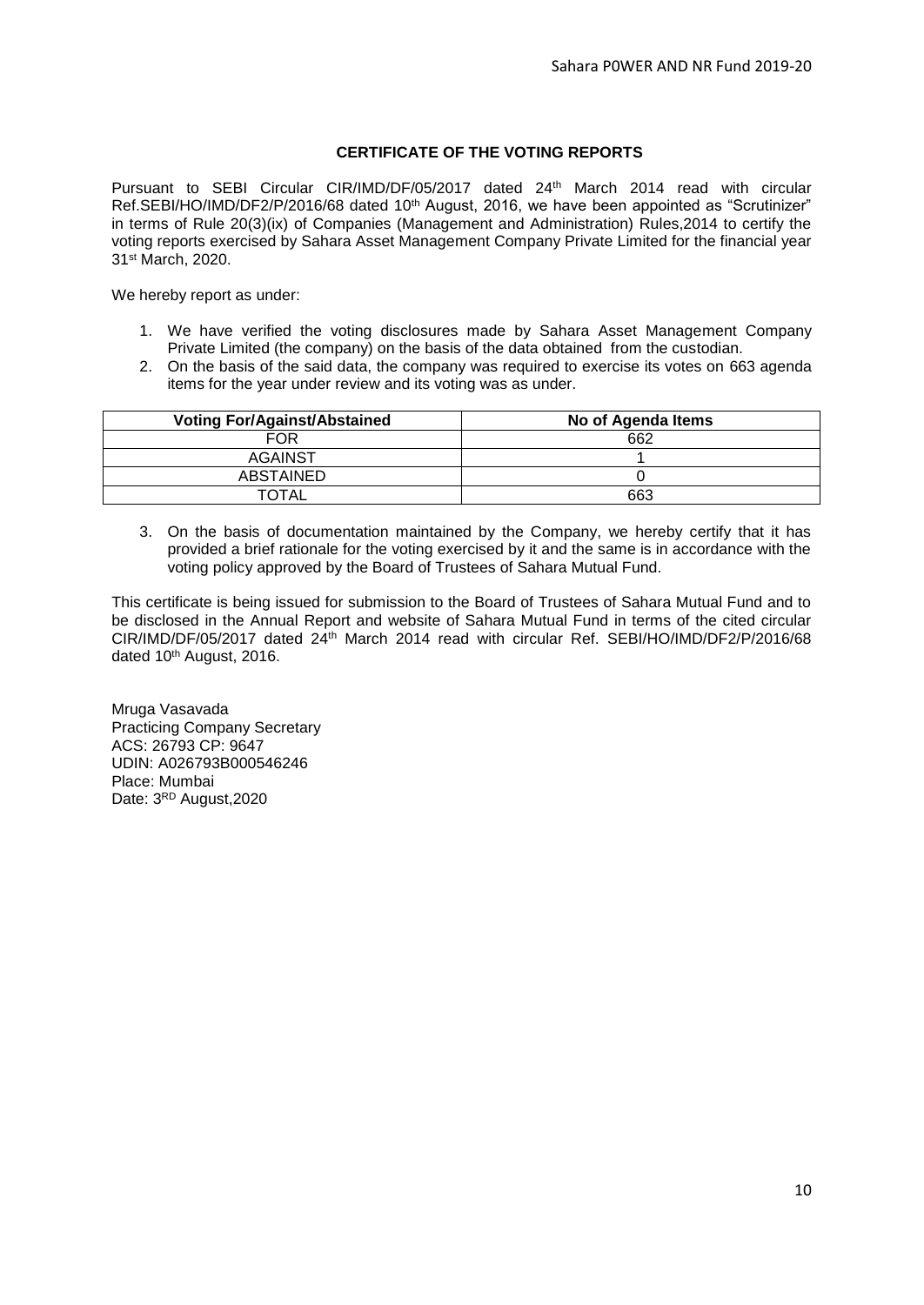#### **INDEPENDENT AUDITOR'S REPORT**

To the Trustees of Sahara Mutual Fund- Sahara Power and Natural Resources Fund

#### *Report on the Audit of the Financial Statements*

#### **Opinion**

We have audited the accompanying financial statements of **Sahara Mutual Fund – Sahara Power and Natural Resources Fund** ("the Scheme"), which comprise the Balance Sheet as at March 27, 2020, the Revenue Account for the period from 1st April, 2019 to 27th March, 2020 and the Cash Flow Statement for the period then ended, and a summary of significant accounting policies and other explanatory information

In our opinion and to the best of our information and according to the explanations given to us, the aforesaid financial statements of the scheme give the information specified in the Ninth Schedule to the Securities and Exchange Board of India (Mutual Funds) Regulations, 1996 and amendments thereto ("the SEBI Regulations"), as applicable, in the manner so required and give a true and fair view in conformity with the accounting principles generally accepted in India:

- (a) in the case of the Balance Sheet, of the state of affairs of the Scheme as at March 27, 2020;
- (b) in the case of the Revenue Account, of the deficit for the period ended on that date.
- (c) in the case of the Cash Flow Statement, of the cash flows for the period ended on that date.

#### **Basis for Opinion**

We conducted our audit of the financial statements in accordance with the Standards on Auditing (SA's) issued by the Institute of Chartered Accountants of India ("ICAI). Our responsibilities under those Standards are further described in the *Auditor's Responsibilities for the Audit of the Financial Statements* section of our report. We are independent of the Trust/Scheme in accordance with the *Code of Ethics* issued by the Institute of Chartered Accountants of India together with the independence requirements that are relevant to our audit of the financial statements of the Scheme. Our audit has been conducted in accordance with the accounting policies and standards specified in the SEBI Regulations and amendments thereto, as applicable and we have fulfilled our other ethical responsibilities in accordance with these requirements and the Code of Ethics. We believe that the audit evidence we have obtained is sufficient and appropriate to provide a basis for our opinion.

#### **Material Uncertainty Related to Going Concern**

We draw attention to the following matters in the Notes to the financial statements:

- a) Note no. 8.18 (a) which states that SEBI vide their letter no SEBI/HO/OW/IMD-II/DoF3/P/2020/8484/01dated March 5th, 2020 directed that the Schemes be wound up.
- b) Note no. 8.18 (b) which states that The Board of Trustees of Sahara Mutual Fund have decided to wind up the Scheme/s pursuant to the provisions of Regulation 39(2)(c) of SEBI (Mutual Funds) Regulations, 1996 with effect from 27<sup>th</sup> March, 2020.

In view of the above the accounts for the period from 1st April, 2019 to 27th March, 2020 have been prepared on "liquidation basis of accounting" and not on a going concern basis.

Our opinion is not modified in respect of the above matter.

#### **Responsibilities of the Management and Those Charged with Governance for the Financial Statements**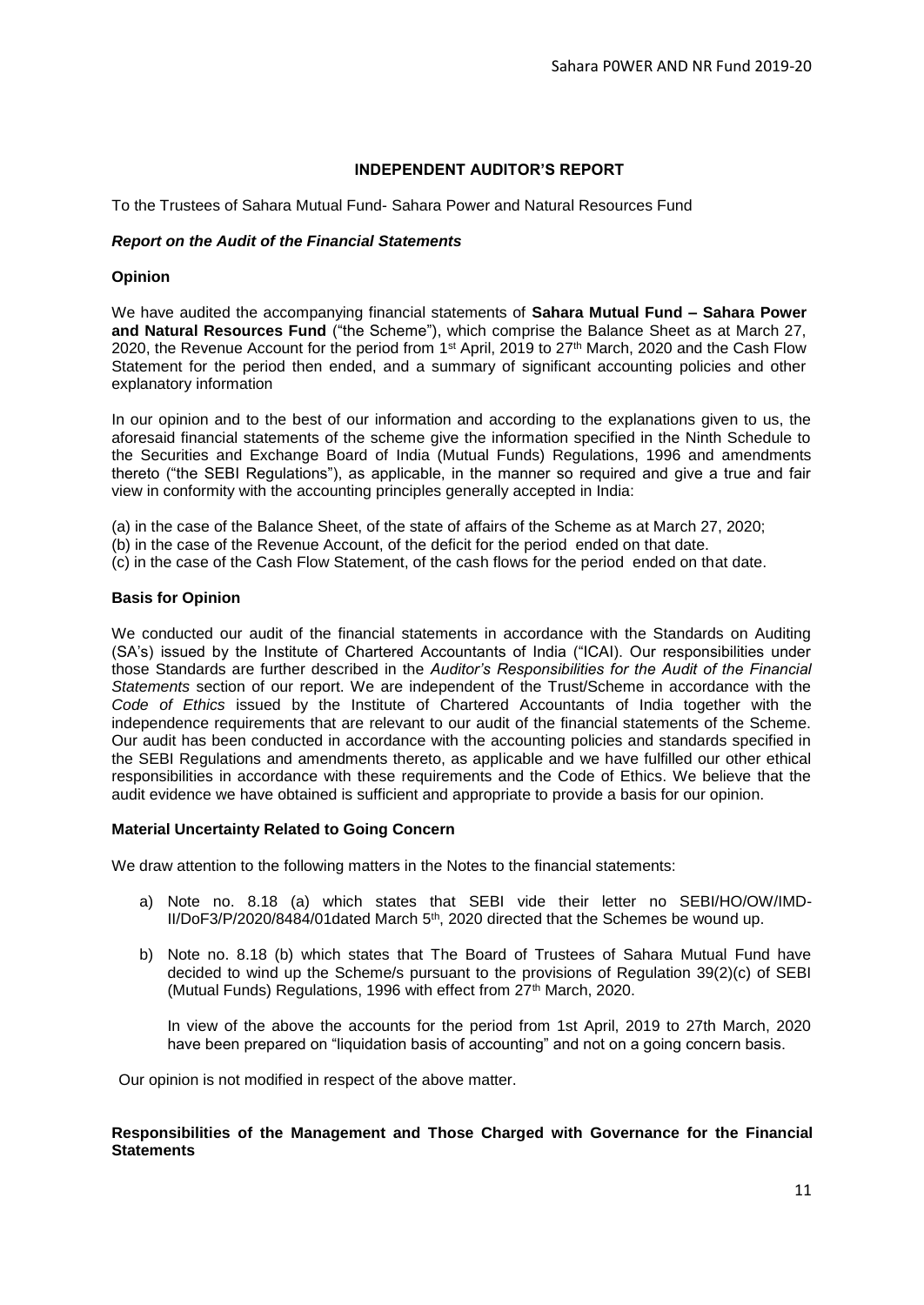The Trustees of Sahara Mutual Fund and the Board of Directors of Sahara Asset Management Company Private Limited (the "Directors") are responsible for the preparation of these financial statements that give a true and fair view of the financial position and financial performance of the Scheme in accordance with the accounting policies and standards specified in the SEBI Regulations and amendments thereto, as applicable. This responsibility also includes maintenance of adequate accounting records for safeguarding the assets of the Scheme and for preventing and detecting frauds and other irregularities; selection and application of appropriate accounting policies; making judgements and estimates that are reasonable and prudent; and design, implementation and maintenance of adequate internal financial controls, that were operating effectively for ensuring the accuracy and completeness of the accounting records, relevant to the preparation and presentation of the financial statements that give a true and fair view and are free from material misstatement, whether due to fraud or error.

Consequent upon the directions in the SEBI letter dated  $5<sup>th</sup>$  March, 2020 and the decision of the Trustees to comply with the SEBI directions, the Scheme has been wound up on  $27<sup>th</sup>$  March, 2020 and the financial statements have been prepared on liquidation basis of accounting.

Those charged with Governance are also responsible for overseeing the Scheme's financial reporting process.

#### **Auditor's Responsibility for the Audit of the Financial Statements**

Our objectives are to obtain reasonable assurance about whether the standalone financial statements as a whole are free from material misstatement, whether due to fraud or error, and to issue an auditor's report that includes our opinion. Reasonable assurance is a high level of assurance but is not a guarantee that an audit conducted in accordance with SAs will always detect a material misstatement when it exists. Misstatements can arise from fraud or error and are considered material if, individually or in the aggregate, they could reasonably be expected to influence the economic decisions of users taken on the basis of these standalone financial statements.

As part of an audit in accordance with SAs, we exercise professional judgment and maintain professional skepticism throughout the audit. We also:

• Identify and assess the risks of material misstatement of the standalone financial statements, whether due to fraud or error, design and perform audit procedures responsive to those risks, and obtain audit evidence that is sufficient and appropriate to provide a basis for our opinion. The risk of not detecting a material misstatement resulting from fraud is higher than for one resulting from error, as fraud may involve collusion, forgery, intentional omissions, misrepresentations, or the override of internal control.

• Obtain an understanding of internal financial controls relevant to the audit in order to design audit procedures that are appropriate in the circumstances, but not for the purpose of expressing an opinion on effectiveness of the Company's internal financial controls.

• Evaluate the appropriateness of accounting policies used and the reasonableness of accounting estimates and related disclosures made by management.

• Conclude on the appropriateness of management's use of the going concern basis of accounting and, based on the audit evidence obtained, whether a material uncertainty exists related to events or conditions that may cast significant doubt on the ability of the Company to continue as a going concern. If we conclude that a material uncertainty exists, we are required to draw attention in our auditor's report to the related disclosures in the standalone financial statements or, if such disclosures are inadequate, to modify our opinion. Our conclusions are based on the audit evidence obtained up to the date of our auditor's report. However, future events or conditions may cause the Company to cease to continue as a going concern.

• Evaluate the overall presentation, structure and content of the standalone financial statements, including the disclosures, and whether the standalone financial statements represent the underlying transactions and events in a manner that achieves fair presentation.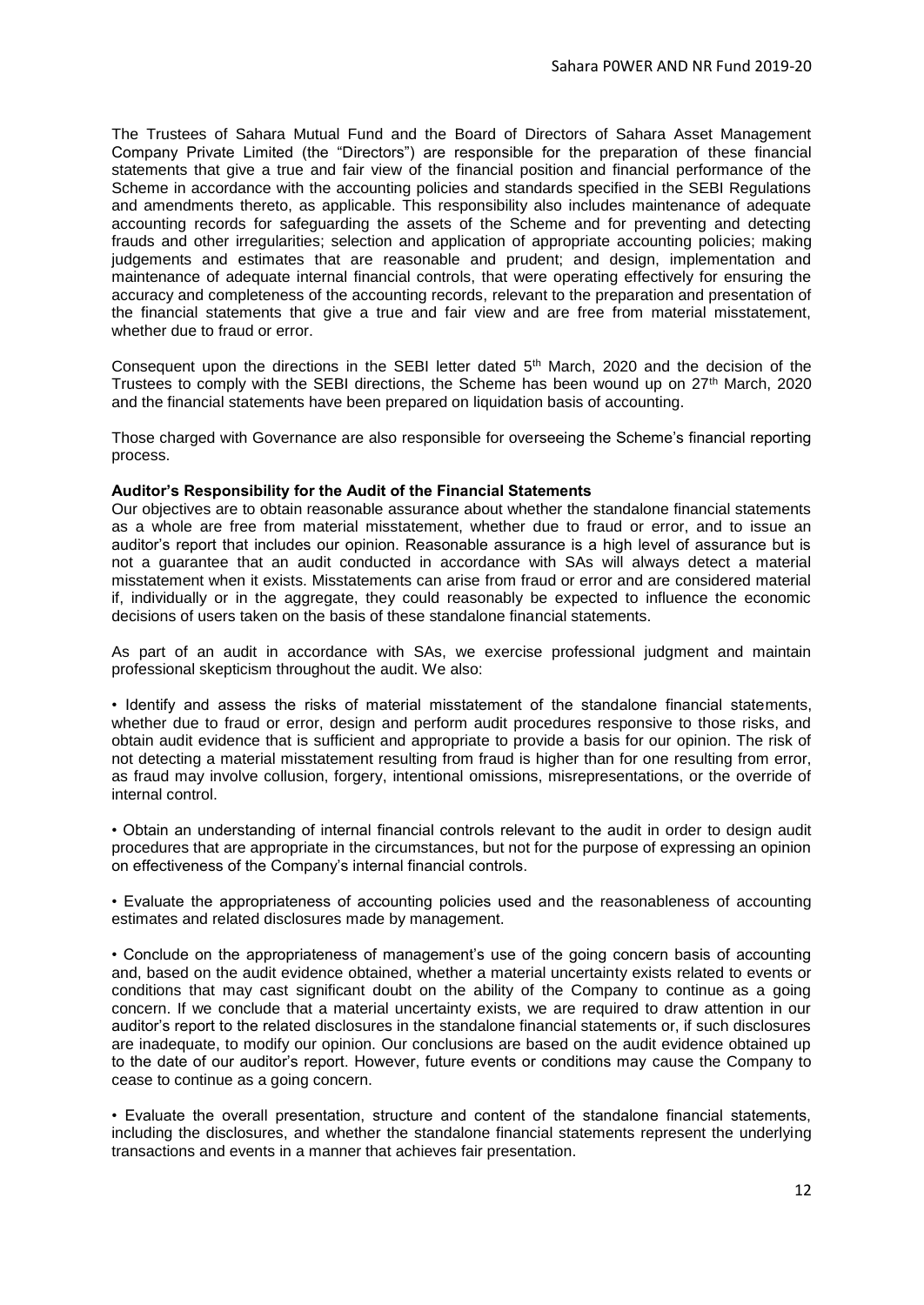We communicate with those charged with governance regarding, among other matters, the planned scope and timing of the audit and significant audit findings, including any significant deficiencies in internal control that we identify during our audit.

We also provide those charged with governance with a statement that we have complied with relevant ethical requirements regarding independence, and to communicate with them all relationships and other matters that may reasonably be thought to bear on our independence, and where applicable, related safeguards.

#### **Report on Other Legal and Regulatory Requirements**

As required by the Securities and Exchange Board of India (Mutual Funds) Regulations, 1996 and amendments thereto, as applicable, we report that:

a) We have sought and obtained all the information and explanations, which to the best of our knowledge and belief were necessary for the purpose of our audit.

b) The Balance Sheet and Revenue Account dealt with by this Report are in agreement with the books of accounts of the Scheme.

c) The statement of account has been prepared in accordance with the accounting policies and standards specified in the SEBI Regulations and amendments thereto, as applicable.

d) We have reviewed the Valuation Policy being followed for the schemes of Sahara Mutual Fund. The Valuation Policy implemented for the Scheme is in line with the SEBI guidelines issued in this regard.

#### **For Chaturvedi & Partners.**

*Chartered Accountants* (Firm's Registration No. 307068E)

Khyati Shah (Partner) Mem. No. 117510

ICAI UDIN: 20117510AAAABB8503

Place: Mumbai Date: August 28, 2020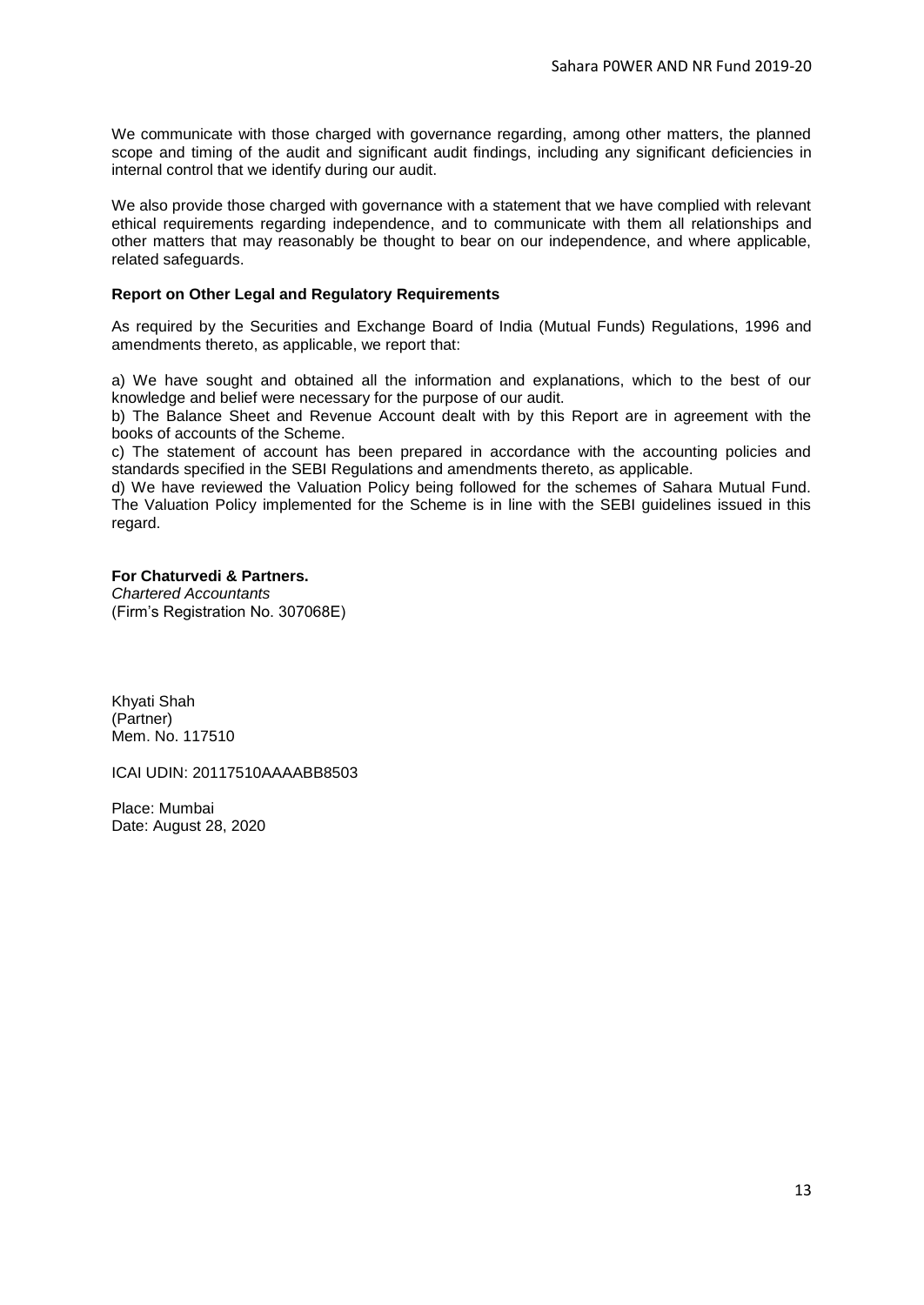|                |                                                   | <b>Rupees in Lakhs</b>       |                     |  |
|----------------|---------------------------------------------------|------------------------------|---------------------|--|
|                | Sahara Power & Natural Resources Fund             | As at                        | As at               |  |
|                |                                                   | ended                        | ended<br>31/03/2019 |  |
|                | <b>LIABILITIES</b>                                | 27/03/2020                   |                     |  |
|                |                                                   |                              |                     |  |
| 1              | <b>Unit Capital</b>                               | 74.84                        | 80.53               |  |
|                |                                                   |                              |                     |  |
| $\overline{2}$ | <b>Reserves &amp; Surplus</b>                     |                              |                     |  |
| 2.1            | <b>Unit Premium Reserves</b>                      | (23.03)                      | (24.74)             |  |
| 2.2            | <b>Unrealised Appreciation Reserve</b>            |                              | <u>12.61</u>        |  |
| 2.3            | <b>Other Reserves</b>                             | 56.75                        | 94.59               |  |
|                |                                                   |                              |                     |  |
|                |                                                   |                              |                     |  |
| 3              | <b>Loans &amp; Borrowings</b>                     |                              |                     |  |
|                |                                                   |                              |                     |  |
| 4              | <b>Current Liabilities &amp; Provisions</b>       |                              |                     |  |
| 4.1            | Provision for doubtful Income/Deposits            |                              |                     |  |
| 4.2            | <b>Other Current Liabilities &amp; Provisions</b> | 2.97                         | 3.34                |  |
|                | <b>TOTAL</b>                                      | 111.53                       | 166.33              |  |
|                | <b>ASSETS</b>                                     |                              |                     |  |
|                |                                                   |                              |                     |  |
| 1              | <b>Investments</b>                                |                              |                     |  |
| 1.1.           | <b>Listed Securities:</b>                         |                              |                     |  |
| 1.1.1          | <b>Equity Shares</b>                              | $\qquad \qquad \blacksquare$ | 155.18              |  |
| 1.1.2          | Preference Shares                                 | $\blacksquare$               |                     |  |
| 1.1.3          | <b>Equity Linked Debentures</b>                   | ٠                            | ۰                   |  |
| 1.1.4          | Other Debentures & Bonds                          | $\overline{\phantom{a}}$     |                     |  |
| 1.1.5          | <b>Securitised Debt securities</b>                | $\blacksquare$               |                     |  |
|                |                                                   |                              |                     |  |
| 1.2            | <b>Securities Awaited Listing:</b>                |                              |                     |  |
| 1.2.1          | <b>Equity Shares</b>                              |                              |                     |  |
| 1.2.2          | Preference Shares                                 | ٠                            | ۰                   |  |
| 1.2.3          | <b>Equity Linked Debentures</b>                   | $\overline{\phantom{a}}$     |                     |  |
| 1.2.4          | Other Debentures & Bonds                          | $\overline{\phantom{a}}$     | ۰.                  |  |
| 1.2.5          | <b>Securitised Debt securities</b>                |                              |                     |  |

# **ABRIDGED BALANCE SHEET AS AT 27TH MARCH 2020**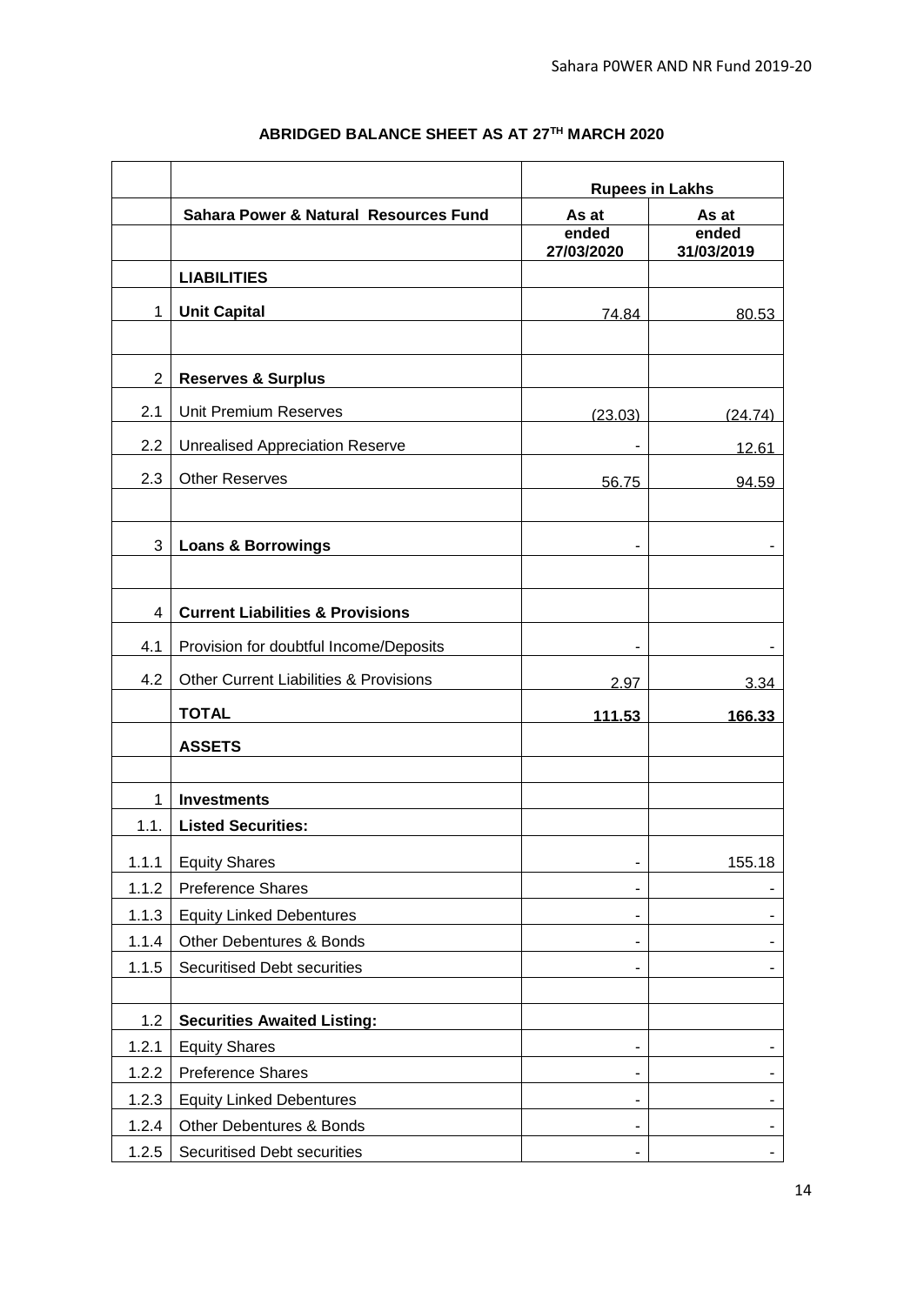| 1.3            | <b>Unlisted Securities</b>                                             |                          |                |
|----------------|------------------------------------------------------------------------|--------------------------|----------------|
| 1.3.1          | <b>Equity Shares</b>                                                   | $\blacksquare$           |                |
| 1.3.2          | <b>Preference Shares</b>                                               | $\overline{a}$           |                |
| 1.3.3          | <b>Equity Linked Debentures</b>                                        | $\blacksquare$           |                |
| 1.3.4          | <b>Other Debentures &amp; Bonds</b>                                    | $\blacksquare$           | $\blacksquare$ |
| 1.3.5          | <b>Securitised Debt securities</b>                                     | $\blacksquare$           |                |
|                |                                                                        |                          |                |
| 1.4            | <b>Government Securities</b>                                           | $\blacksquare$           |                |
| 1.5            | <b>Treasury Bills</b>                                                  | $\overline{\phantom{a}}$ |                |
| 1.6            | <b>Commercial Paper</b>                                                | $\blacksquare$           |                |
| 1.7            | <b>Certificate of Deposits</b>                                         | $\blacksquare$           |                |
| 1.8            | <b>Bill Rediscounting</b>                                              | ٠                        |                |
| 1.9            | Units of Domestic Mutual Fund                                          | $\overline{a}$           |                |
| 1.10           | <b>Foreign Securities</b>                                              | $\blacksquare$           |                |
|                | <b>Total Investments</b>                                               | -                        | 155.18         |
|                |                                                                        |                          |                |
| $\overline{2}$ | <b>Deposits</b>                                                        | L,                       |                |
| 3              |                                                                        |                          |                |
|                | <b>Other Current Assets</b>                                            |                          |                |
| 3.1            | Cash & Bank Balance                                                    | 109.66                   | 9.24           |
| 3.2            | Reverse Repo Lending                                                   |                          |                |
| 3.3            | Collateralized Borrowing and Lending Obligation<br>(CBLO)              |                          |                |
| 3.4            | Others                                                                 | 1.87                     | 1.91           |
|                |                                                                        |                          |                |
| 4              | <b>Deferred Revenue Expenditure</b><br>(to the extent not written off) |                          |                |
|                |                                                                        |                          |                |
|                | <b>TOTAL</b>                                                           | 111.53                   | 166.33         |

Notes to Accounts - Annexure I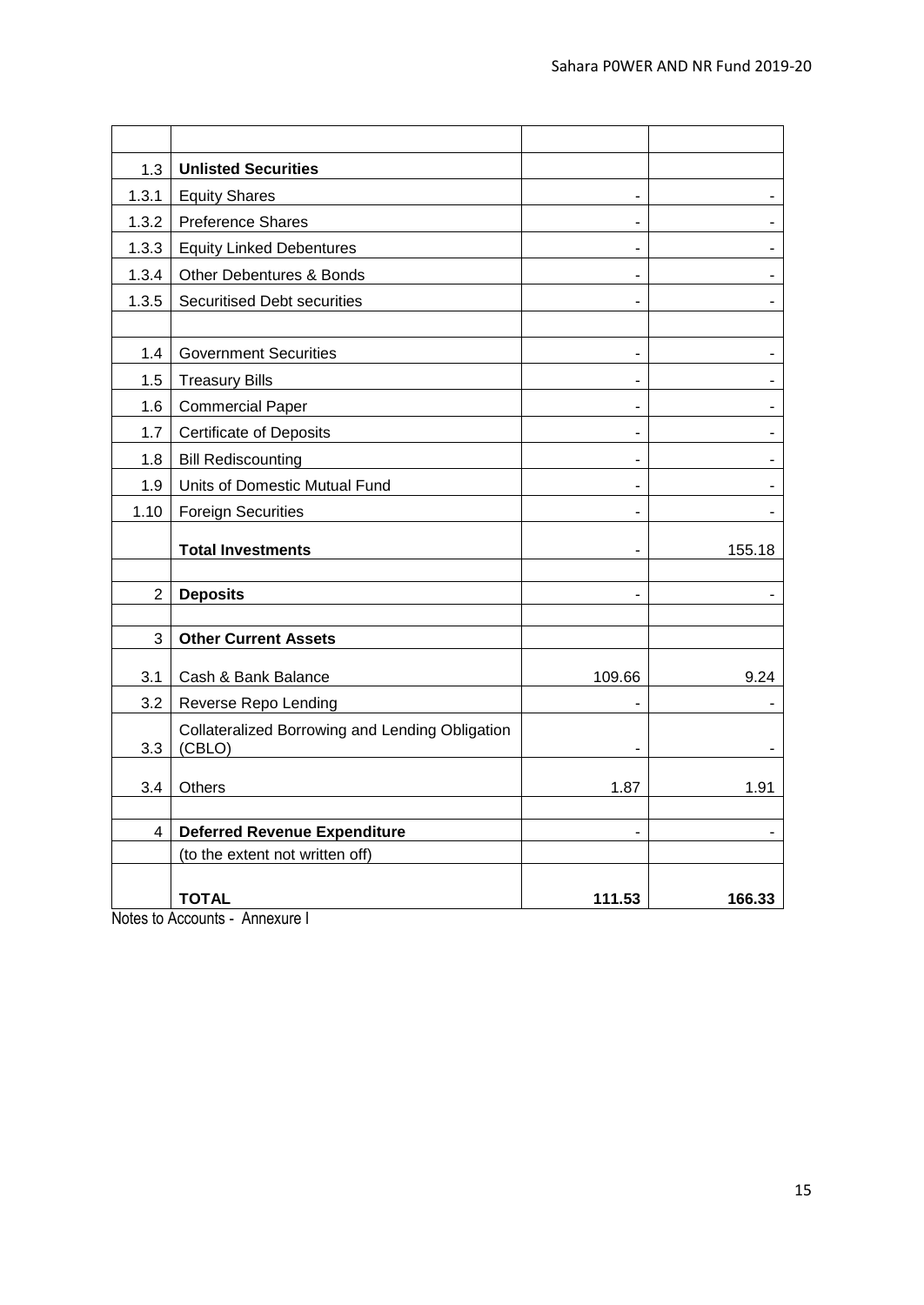|                |                                                                           |                     | <b>Rs in Lakhs</b>      |
|----------------|---------------------------------------------------------------------------|---------------------|-------------------------|
|                |                                                                           | <b>Current</b>      | <b>Previous</b>         |
|                | <b>Sahara Power &amp; Natural Resources Fund</b>                          | <b>Period</b>       | Year /<br><b>Period</b> |
|                |                                                                           | ended<br>27/03/2020 | ended<br>31/03/2019     |
|                |                                                                           |                     |                         |
| 1              | <b>INCOME</b>                                                             |                     |                         |
| 1.1            | Dividend                                                                  | 2.04                | 1.58                    |
| 1.2            | Interest                                                                  | 0.02                | 0.03                    |
| 1.3            | Realised Gain / (Loss) on Foreign Exchange<br>Transactions                |                     |                         |
| 1.4            | Realised Gains / (Losses) on Interscheme sale of<br>investments           |                     |                         |
| 1.5            | Realised Gains / (Losses) on External sale /<br>redemption of investments | (49.56)             | 62.84                   |
| 1.6            | Realised Gains / (Losses) on Derivative                                   |                     |                         |
|                | Transactions                                                              |                     |                         |
| 1.7            | Other Income                                                              |                     |                         |
|                | (A )                                                                      | (47.50)             | 64.45                   |
|                |                                                                           |                     |                         |
| $\overline{2}$ | <b>EXPENSES</b>                                                           |                     |                         |
| 2.1            | Management fees                                                           | 0.40                | 2.65                    |
| 2.2            | Service tax / GST on Management fees                                      | 0.07                | 0.48                    |
| 2.3            | <b>Investor Education &amp; Awareness Fees</b>                            | 0.03                | 0.03                    |
| 2.4            | Transfer agents fees and expenses                                         | 1.29                | 0.60                    |
| 2.5            | Custodian fees                                                            | 0.77                | 0.33                    |
| 2.6            | Trusteeship fees and expenses                                             | 0.16                | 0.03                    |
| 2.7            | <b>Commission to Agents</b>                                               |                     |                         |
| 2.8            | Marketing & Distribution expenses                                         |                     |                         |
| 2.9            | Audit fees                                                                | 0.64                | 0.40                    |
| 2.10           | Deferred Revenue Expenditure                                              |                     |                         |
| 2.11           | Other operating expenses                                                  | 0.07                | 0.06                    |
|                | (B)                                                                       | 3.43                | 4.58                    |
|                |                                                                           |                     |                         |
| 3              | NET REALISED GAINS / (LOSSES) FOR THE                                     |                     |                         |
|                | YEAR / PERIOD $(A - B = C)$                                               | (50.93)             | 59.87                   |
|                |                                                                           |                     |                         |
| 4              | Change in Unrealised Depreciation in value of<br>investments (D)          | (20.44)             | 14.34                   |
| 5              | NET GAINS / (LOSSES) FOR THE YEAR /<br><b>PERIOD</b><br>$(E=(C-D))$       | (30.49)             | 45.53                   |
| 6              | Change in unrealised appreciation in the value of                         |                     |                         |
|                | investments (F)                                                           | 12.61               | 66.38                   |
| $\overline{7}$ | NET SURPLUS / (DEFICIT) FOR THE YEAR /<br><b>PERIOD</b><br>$(E + F = G)$  | (17.88)             | 111.91                  |

# **ABRIDGED REVENUE ACCOUNT FOR THE PERIOD ENDED 27th MARCH, 2020**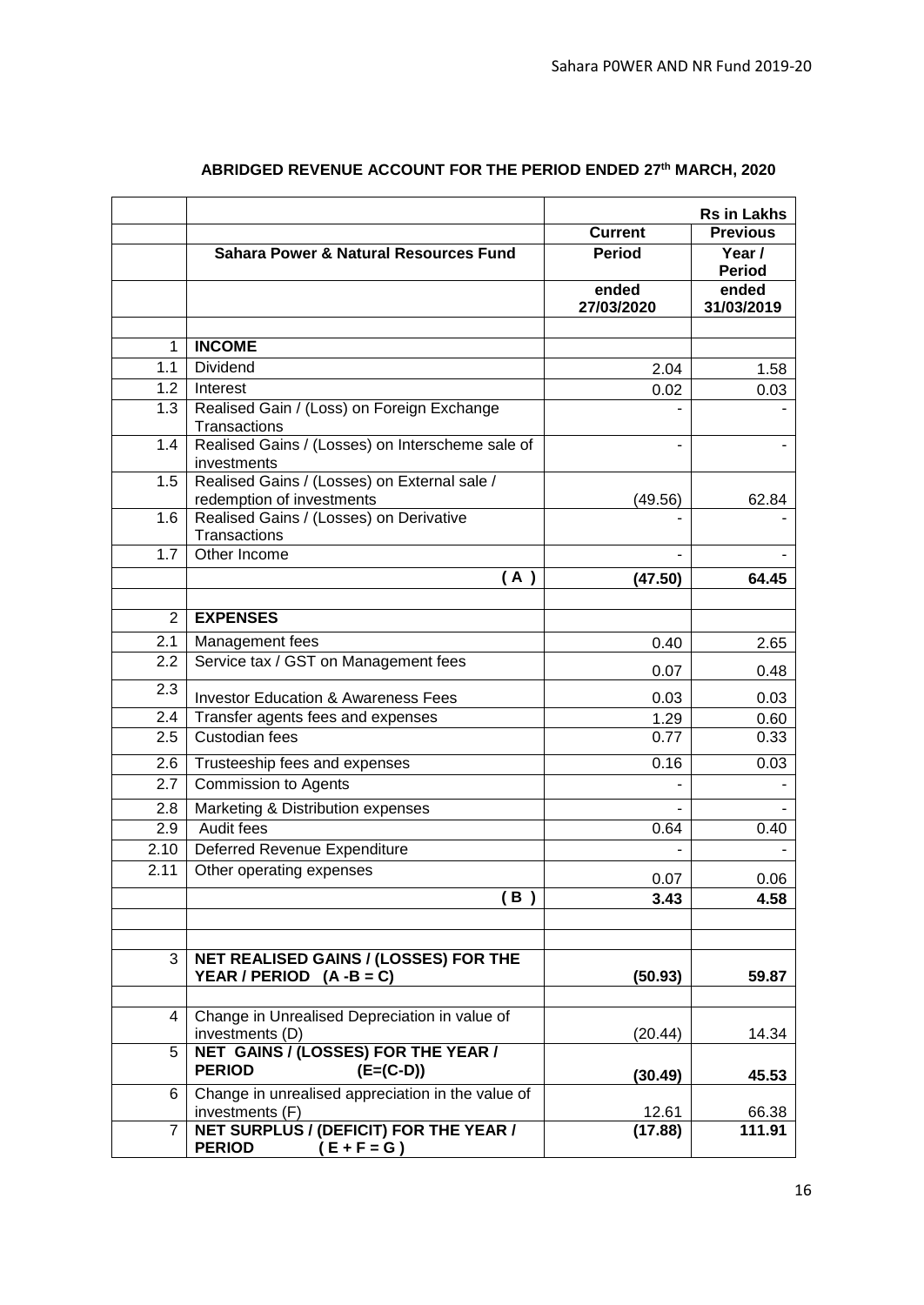| 7.1 | Add: Balance transfer from Unrealised             |         |         |
|-----|---------------------------------------------------|---------|---------|
|     | <b>Appreciation Reserve</b>                       | (12.61) | (53.77  |
| 7.2 | Less: Balance transfer to Unrealised Appreciation |         |         |
|     | Reserve                                           | 0.00    | 12.61   |
| 7.3 | Add: Income Equalisation Reserve                  | (7.35)  | (10.09) |
| 8   | Total                                             | (37.84) | 35.44   |
| 9   | <b>Dividend appropriation</b>                     |         |         |
| 9.1 | Income Distributed during the year / period       |         |         |
| 9.2 | Tax on income distributed during the year /       |         |         |
|     | period                                            |         |         |
| 10  | Retained Surplus / (Deficit) carried forward to   |         |         |
|     | <b>Balance sheet</b>                              | (37.84) | 35.44   |

Notes to Accounts - Annexure I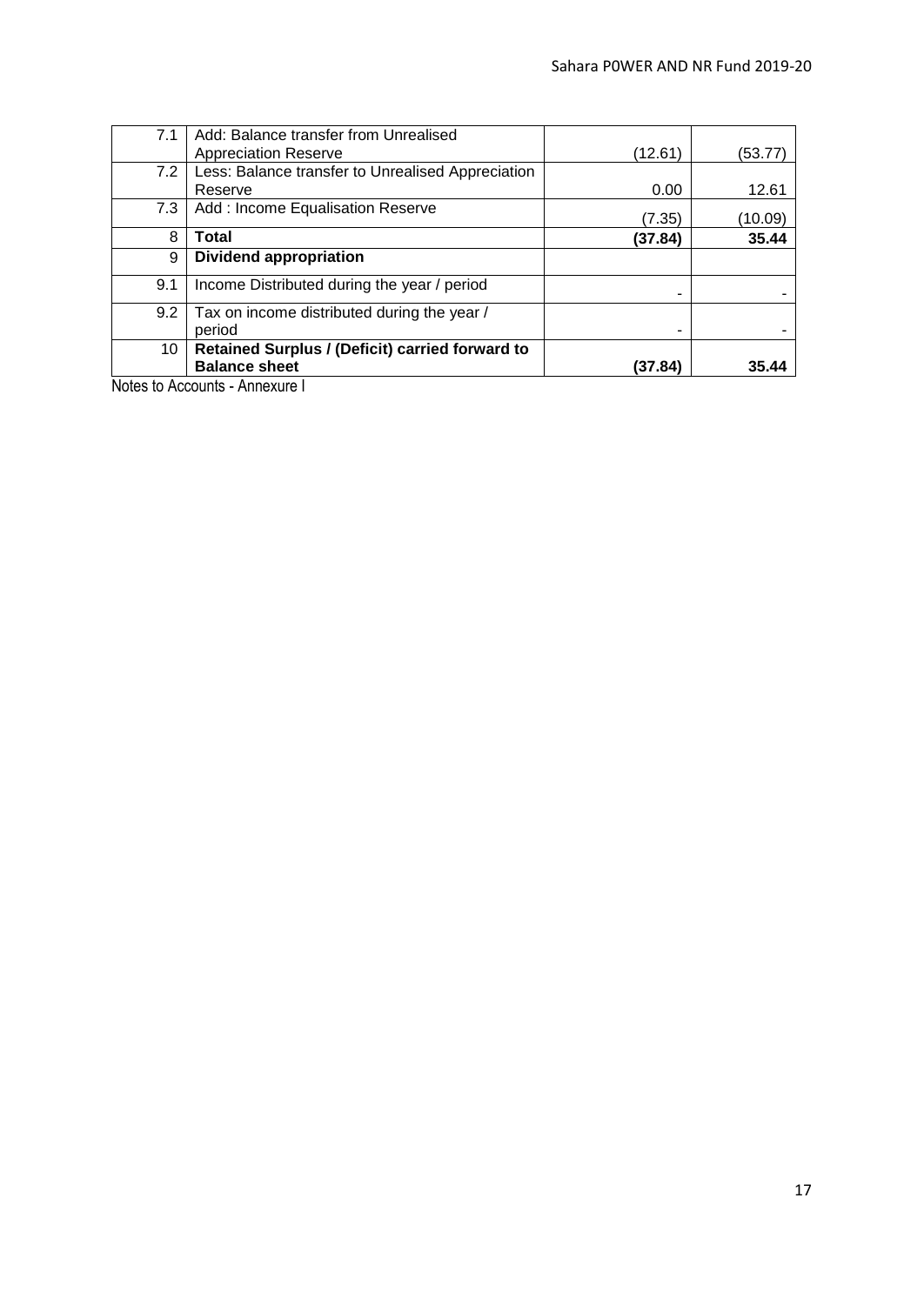## **NOTES TO ACCOUNTS – ANNEXURE 1 TO THE ABRIDGED BALANCE SHEET AND REVENUE ACCOUNT FOR THE PERIOD ENDED 27th MARCH, 2020.**

#### **1. Investments :-**

1.1 There were no investments registered in the name of the Fund without specific reference to the Scheme.

1.2 During the period from April 1<sup>st</sup>, 2019 to March 27<sup>th</sup>, 2020, the Registrar and Transfer Agent charges amounting to Rs.1,28,707.42(PY:Rs.59,845.06), constitutes 37.47% (PY:13.05%), Custodian Fees amounting to Rs. 77,380.20 (PY: 32,578.26) constitutes 22.53%(PY:7.11%) and Professional fees amounting to Rs.39,983.25(PY:9666.25) constitutes 11.64%(PY:2.11%) of the total scheme expenses**.**

1.3 Open Position of derivatives (outstanding market value & % to Net Assets as of the Year end). **Nil**

1.4 Investments in Associates and Group Companies: Provide details of issuer, nature of instruments, amount, and aggregate investments by all schemes. **Nil**

1.5 Open position of Securities Borrowed and / or Lending by the scheme. **Nil**

1.6 Details of NPA: Aggregate market value and provision thereof. **Nil**

1.7 Aggregate Unrealised Gain / Loss as at the end of the Financial Year / Period and percentage to net assets.

| Asset<br><b>Class</b>   | 27-Mar-20                         |                                       |                                          |                                       | 31-Mar-19                         |                                |                                   |                              |  |
|-------------------------|-----------------------------------|---------------------------------------|------------------------------------------|---------------------------------------|-----------------------------------|--------------------------------|-----------------------------------|------------------------------|--|
|                         | Appreciation<br>(Rs. In<br>lakhs) | $%$ to<br><b>Net</b><br><b>Assets</b> | <b>Depreciation</b><br>(Rs. In<br>lakhs) | $%$ to<br><b>Net</b><br><b>Assets</b> | Appreciation<br>(Rs. In<br>lakhs) | $%$ to<br><b>Net</b><br>Assets | Depreciation<br>(Rs. In<br>lakhs) | % to<br><b>Net</b><br>Assets |  |
| Equity<br><b>Shares</b> | 0.00                              | 0.00                                  | 0.00                                     | 0.00                                  | 12.61                             | 7.74                           | 20.44                             | 12.54                        |  |

1.8 Aggregate Value of Purchase and Sale with Percentage to average assets.

**Purchases**

| Year            | Amount in Rs. | % of Daily Average |
|-----------------|---------------|--------------------|
| April 1, 2019 - | 660,545.16    | 4.40               |
| March 27, 2020  |               |                    |
| 2018-19         | 1,95,19,185   | 116.96             |
| <b>Sales</b>    |               |                    |
| Year            | Amount in Rs. | % of Daily Average |
| April 1, 2019 - | 12,005,218.06 | 80.02              |
| March 27, 2020  |               |                    |
| 2018-19         | 2,16,95,627   | 130.00             |

1.9 Non-Traded securities in the portfolio: Provide Aggregate Value of Equity, Debt & Money Market Instruments and percentage to net assets.

| <b>Scheme Name</b> | Category     | 27 <sup>th</sup> March, 2020         |                           | 31 <sup>st</sup> March, 2019  |                    |
|--------------------|--------------|--------------------------------------|---------------------------|-------------------------------|--------------------|
|                    |              | <b>Market value</b><br>(Rs.in lakhs) | % to Net<br><b>Assets</b> | Market value<br>(Rs.in lakhs) | % to Net<br>Assets |
| Sahara Power       | Money Market | 0.00                                 | 0.00                      | 0.00                          | 0.00               |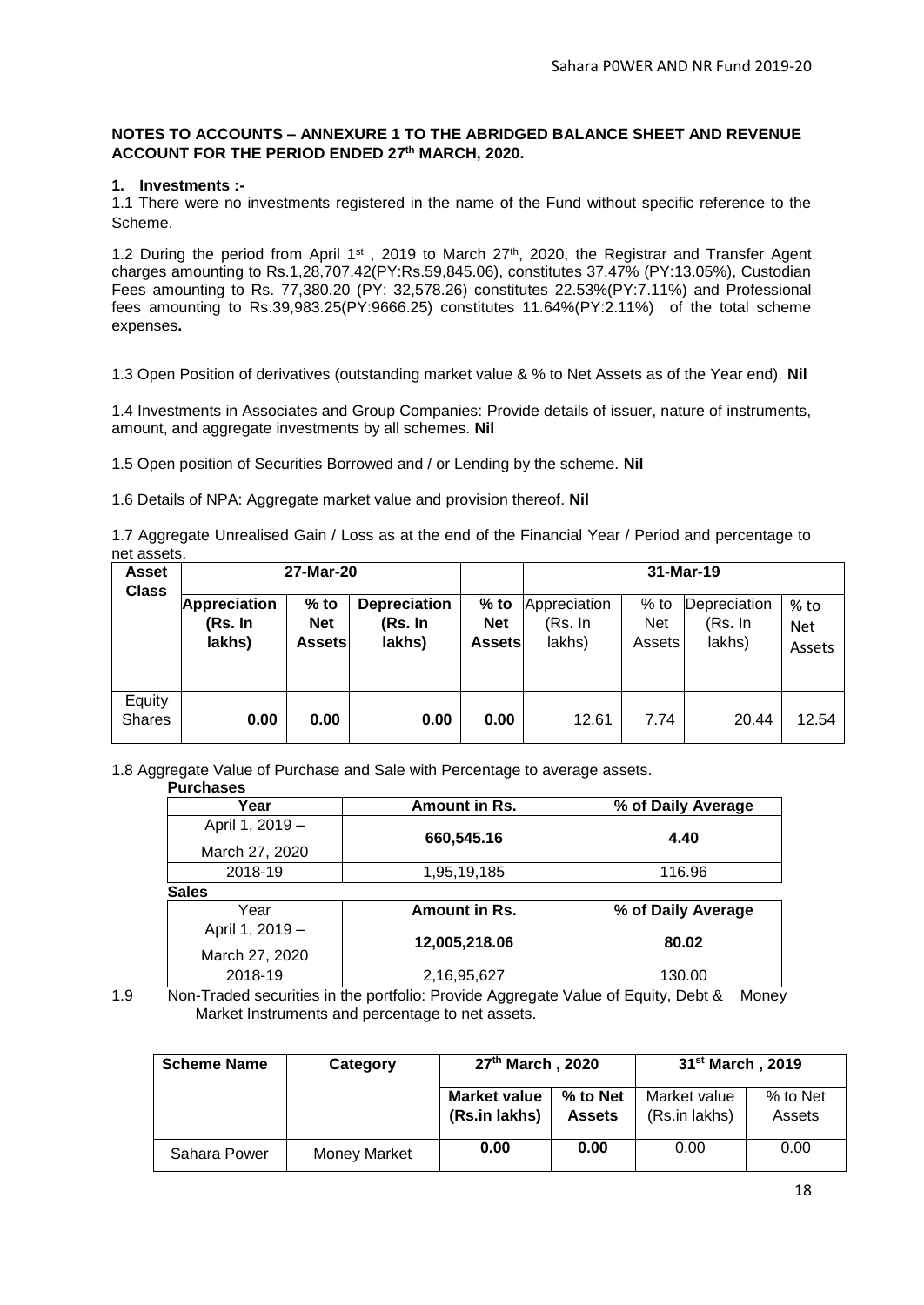| and NR Fund | Instruments |  |  |
|-------------|-------------|--|--|
|             | (CBLO)      |  |  |

**2.** Details of Transactions with Associates/related parties/group companies of Sponsor/AMC Brokerage / Commission on sale of units by the Scheme or by the Asset Management Company given to associates, pursuant to Regulation 25(8): Related Party:- Sahara India Financial Corporation Ltd(SIFCL):(Sponsor)

#### **Commission to SIFCL made for sale of units of the MF for the period April 1st,2019 to March 27 th, 2020.**

(Rs. In Lakhs)

| Tax Gain<br><b>Fund</b> | Growth<br>Fund | <b>Mid Cap</b><br>Fund | Wealth<br><b>Plus</b><br>Fund | <b>Infrastructure</b><br><b>Fund</b> | <b>Star Value</b><br><b>Fund</b> | <b>Banking &amp; Financial</b><br><b>Services Fund</b> |
|-------------------------|----------------|------------------------|-------------------------------|--------------------------------------|----------------------------------|--------------------------------------------------------|
| 0.0436                  | 0.0010         | 0.0032                 | 0.0012                        | 0.0020                               | 0.0003                           | 0.0103                                                 |

Commission to SIFCL made for sale of units of the MF for the previous year ended 31<sup>st</sup> March 2019. (Rs.In lakhs)

|          |        |         |        |                |                   | .             |
|----------|--------|---------|--------|----------------|-------------------|---------------|
| Tax Gain | Growth | Mid cap | Wealth | Infrastructure | <b>Star Value</b> | Banking &     |
| Fund     | Fund   | Fund    | Plus   | Fund           | Fund              | Financial     |
|          |        |         | Fund   |                |                   | Services Fund |
| 0.0541   | 0.0026 | 0.0053  | 0.0005 | 0.0047         | 0.0003            | 0.0112        |

### **Commission paid to associates / related parties /group companies of Sponsor/AMC**

| Name of associate /  | <b>Nature of</b>                                         | <b>Period</b>                             | <b>Business given</b> | <b>Commission paid</b> |
|----------------------|----------------------------------------------------------|-------------------------------------------|-----------------------|------------------------|
| related parties /    | association                                              | Covered                                   | (Rs cr and % of total | (Rs & % of total       |
| group companies of   | / nature of                                              |                                           | business received by  | commission paidby      |
| <b>Sponsor / AMC</b> | relation                                                 |                                           | the fund)             | the fund               |
| (1)                  | (2)                                                      | (3)                                       | (4)                   | (5)                    |
| <b>SIFCL</b>         | Sponsor /<br>Mutual<br><b>Fund</b><br><b>Distributor</b> | April 1st<br>,2019 to<br>March<br>27,2020 | 0.00                  | Rs.6171.56; 7.42%      |
| <b>SIFCL</b>         | Sponsor /<br>Mutual<br>Fund<br><b>Distributor</b>        | April 18-<br>March 19                     | 0.00                  | (Rs. 7874.96; 9.20%)   |

In column No 5, the amount constitutes trail commission.

#### **Brokerage paid to associates / related parties / group companies of Sponsor/AMC**

| Name<br>0f<br>associate<br>parties / group  <br>related | Nature<br>association   Covered | of I Period | Value<br>of                                                            | Brokerage (Rs Cr & %<br>Transaction (in Rs, of total brokerage paid |
|---------------------------------------------------------|---------------------------------|-------------|------------------------------------------------------------------------|---------------------------------------------------------------------|
| companies of Sponsor /   / nature of<br>AMC             | relation                        |             | Cr & of Total value $ $ by the Fund)<br>of Transaction of<br>the Fund) |                                                                     |
| ۰                                                       |                                 |             |                                                                        |                                                                     |

There are no associate brokers, hence not applicable for the period April 1<sup>st</sup>, 2019– Mar 27<sup>th</sup>, 2020 & April 1st ,2018 – Mar 31st , 2019.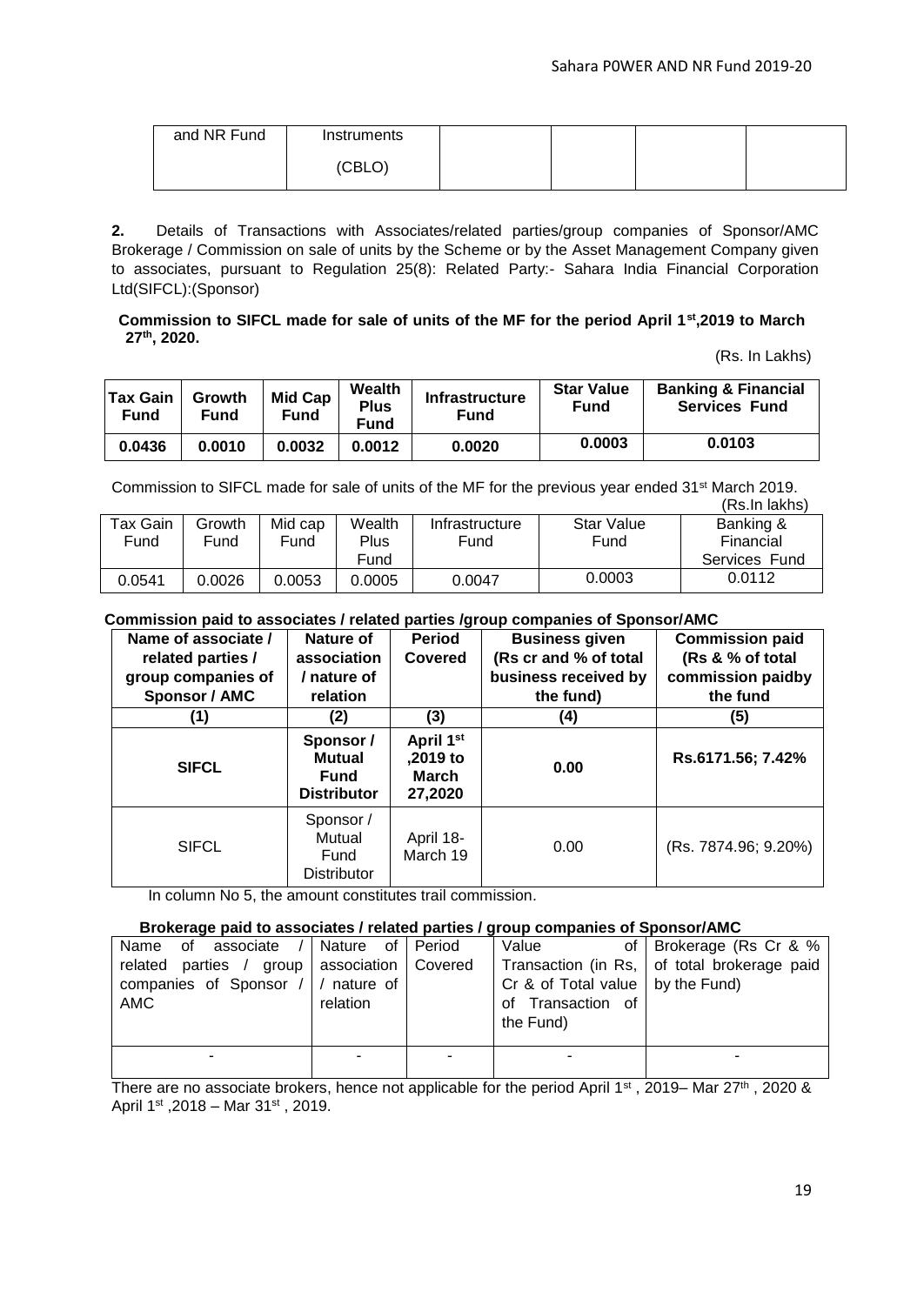- **3.** Large Holdings in the Scheme (i.e. in excess of 25% of the net assets): Nil
- **4.** Unit Capital movement during the period ended March 27, 2020

(Face Value of Units: Rs. 10/- per unit)

### **Growth Option**

|                                      | <b>Number of Units</b> | Amount (Rs)    | <b>Number of Units</b> | Amount (Rs)    |
|--------------------------------------|------------------------|----------------|------------------------|----------------|
|                                      | As on                  | As on          | As on                  | As on          |
|                                      | March 31, 2019         | March 31, 2019 | March 31, 2018         | March 31, 2018 |
| <b>Initial Capital</b>               | 4493635.091            | 44936350.91    | 4493635.091            | 44936350.91    |
| <b>Opening Balance</b>               | 584076.546             | 5840765.46     | 645948.454             | 6459484.54     |
| <b>Units Sold during</b><br>the year | 0.000                  | 0.00           | 0.000                  | 0.00           |
| Units Repurchased<br>during the year | (54902.516)            | (549025.16)    | (61871.908)            | (618719.08)    |
| <b>Closing Balance</b>               | 529174.030             | 5291740.30     | 584076.546             | 5840765.46     |

# **Growth Option (Direct)**

|                          | <b>Number of Units</b> | Amount (Rs)    | <b>Number of Units</b> | Amount (Rs)    |
|--------------------------|------------------------|----------------|------------------------|----------------|
|                          | As on                  | As on          | As on                  | As on          |
|                          | March 27, 2020         | March 27, 2020 | March 31, 2019         | March 31, 2019 |
| <b>Initial Capital</b>   | 0.000                  | 0.00           | 0.000                  | 0.00           |
| <b>Opening Balance</b>   | 17297.594              | 172975.94      | 17297.594              | 172975.94      |
| <b>Units Sold during</b> |                        |                |                        |                |
| the year                 | 0.000                  | 0.00           | 0.000                  | 0.00           |
| Units Repurchased        |                        |                |                        |                |
| during the year          | (357.285)              | (3572.85)      | 0.000                  | 0.00           |
| <b>Closing Balance</b>   | 16940.309              | 169403.09      | 17297.594              | 172975.94      |

#### **Dividend Option**

|                                             | <b>Number of Units</b>  | Amount (Rs)             | Number of Units         | Amount (Rs)             |
|---------------------------------------------|-------------------------|-------------------------|-------------------------|-------------------------|
|                                             | As on<br>March 27, 2020 | As on<br>March 27, 2020 | As on<br>March 31, 2019 | As on<br>March 31, 2019 |
| <b>Initial Capital</b>                      | 2094688.331             | 20946883.31             | 2094688.331             | 20946883.31             |
| <b>Opening Balance</b>                      | 258815.161              | 2588151.61              | 279016.039              | 2790160.39              |
| <b>Units Sold during</b><br>the year        | 0.000                   | 0.00                    | 0.000                   | 0.00                    |
| <b>Units Repurchased</b><br>during the year | (17397.476)             | (173974.76)             | (20200.878)             | (202008.78)             |
| <b>Closing Balance</b>                      | 241417.685              | 2414176.85              | 258815.161              | 2588151.61              |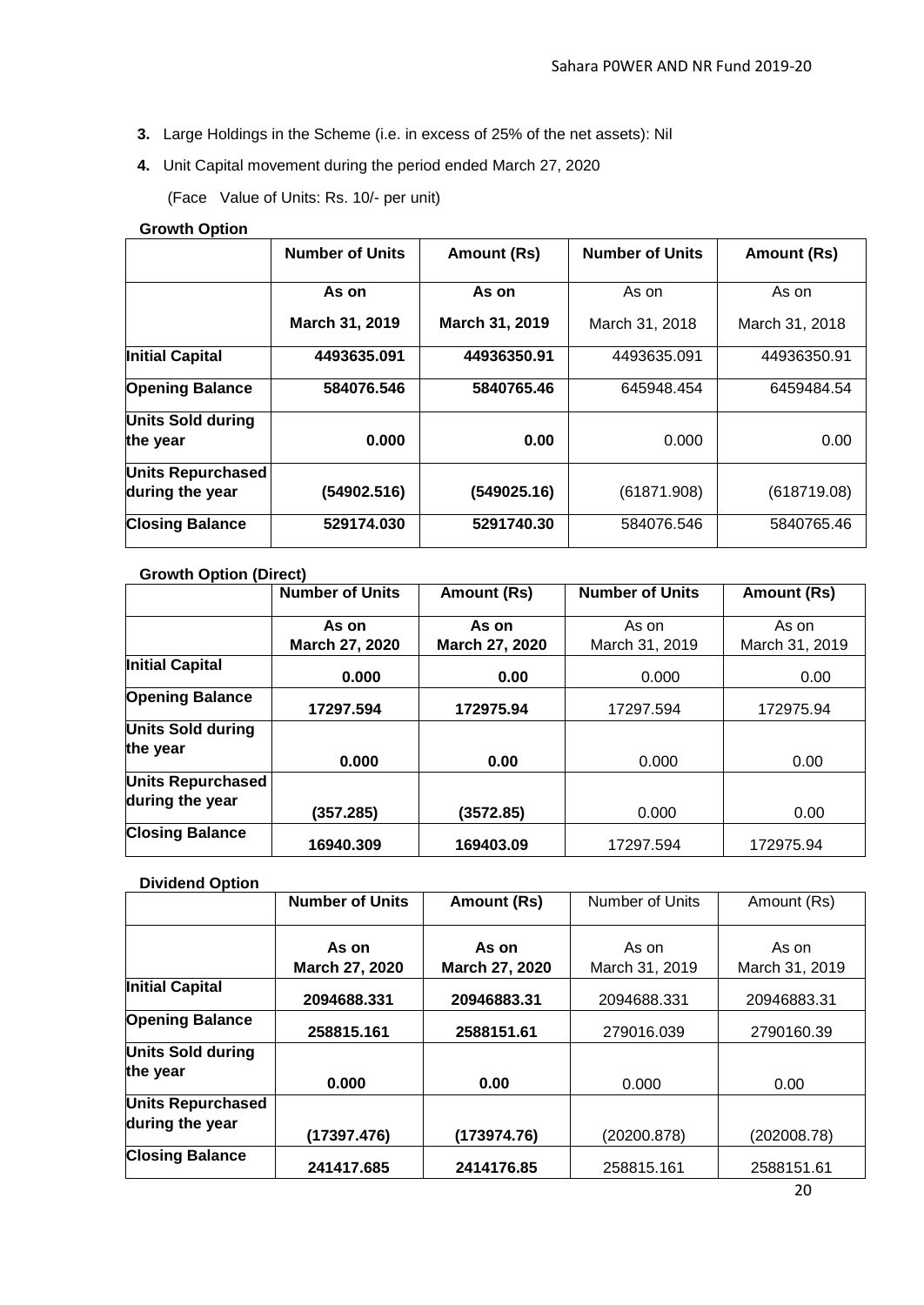5. Expenses other than management fee is inclusive of service tax as may be applicable.

6. Previous year's figures are not comparable as the scheme has been wound up on March 27, 2020 and the accounts for the current year have been prepared for the period from 1<sup>st</sup> April, 2019 to 27th March, 2020.

7. SEBI vide its Order no: WTM/PS/26/IMD/DOF-III/July/2015 dated 28th July, 2015 directed cancellation of "Certificate of Registration" of Sahara Mutual Fund which was to be effective on expiry of six months from the date of the Order. Further, SEBI also directed by the said Order that the Mutual Fund shall not take any new subscription from investors. Accordingly, Sahara Mutual Fund has not taken any new subscription from the investors (including existing investors) in line with the said SEBI order.

Sahara Asset Management Company Pvt. Ltd filed an appeal before the Securities Appellate Tribunal (SAT), Mumbai to set aside the said SEBI order. SAT vide its order dated 9th December 2015 granted an interim stay in the matter. SAT vide its order dated 28th July, 2017 dismissed the appeal made by Sahara AMC against the SEBI order dated 28th July, 2015. However, SAT granted 6 weeks stay to approach the Hon'ble Supreme Court in the matter. An appeal was filed on  $7<sup>th</sup>$  September 2017 before the Hon'ble Supreme Court and the appeal was dismissed vide its order dated 23rd October 2017.

SEBI vide its letter dated November 17, 2017 directed the cancellation of 'Certificate of registration' would be effective six months from the date of the Hon'ble Supreme Court order dated 23rd October 2017.

Sahara Mutual Fund requested SEBI vide its letter dated 15th January 2018 to extend the date of cancellation of 'Certificate of registration' till July 27<sup>th</sup>, 2018 for giving time for identification of a new sponsor and considering the lock in period of certain unit holders' investments in Sahara Tax Gain Fund.

A new sponsor was identified for Sahara Mutual Fund viz., One Life Capital Advisors Limited.

SEBI vide their letter dated  $11<sup>th</sup>$  April 2018 ordered for winding up all the schemes except Sahara Tax Gain Fund by 21<sup>st</sup> April 2018. An appeal was filed before SAT for a stay against the SEBI order dated April, 11, 2018.

In view of the direction of SAT on 26<sup>th</sup> April 2018, a comprehensive appeal was filed.

SAT vide its order dated  $3<sup>rd</sup>$  May 2018 directed that SEBI shall not enforce the orders impugned in the two appeals till a decision on new sponsor's application is communicated.

The application of One Life Capital Advisors Limited who had offered to be the new Sponsor for Sahara Mutual Fund stands annulled in view of the SEBI Order dated March 4th, 2020.

#### **WINDING UP OF THE SCHEME**

- a. SEBI vide their letter no SEBI/HO/OW/IMD-II/DoF3/P/2020/8484/01dated March 5<sup>th</sup>, 2020 directed that the Schemes be wound up in line with SEBI order no.WTM/GM/IMD/07/2018-19 dated April 11, 2018.
- b. The Board of Trustees of Sahara Mutual Fund decided to wind up the Scheme/s pursuant to the provisions of Regulation 39(2)(c) of SEBI (Mutual Funds) Regulations, 1996.
- c. A notice was published on March 20, 2020 and Sahara Power and Natural Resources Fund was wound up on March 27, 2020.
- d. In view of the aforesaid, the Scheme accounts have been prepared on "liquidation basis of accounting" and not on a "going concern" basis.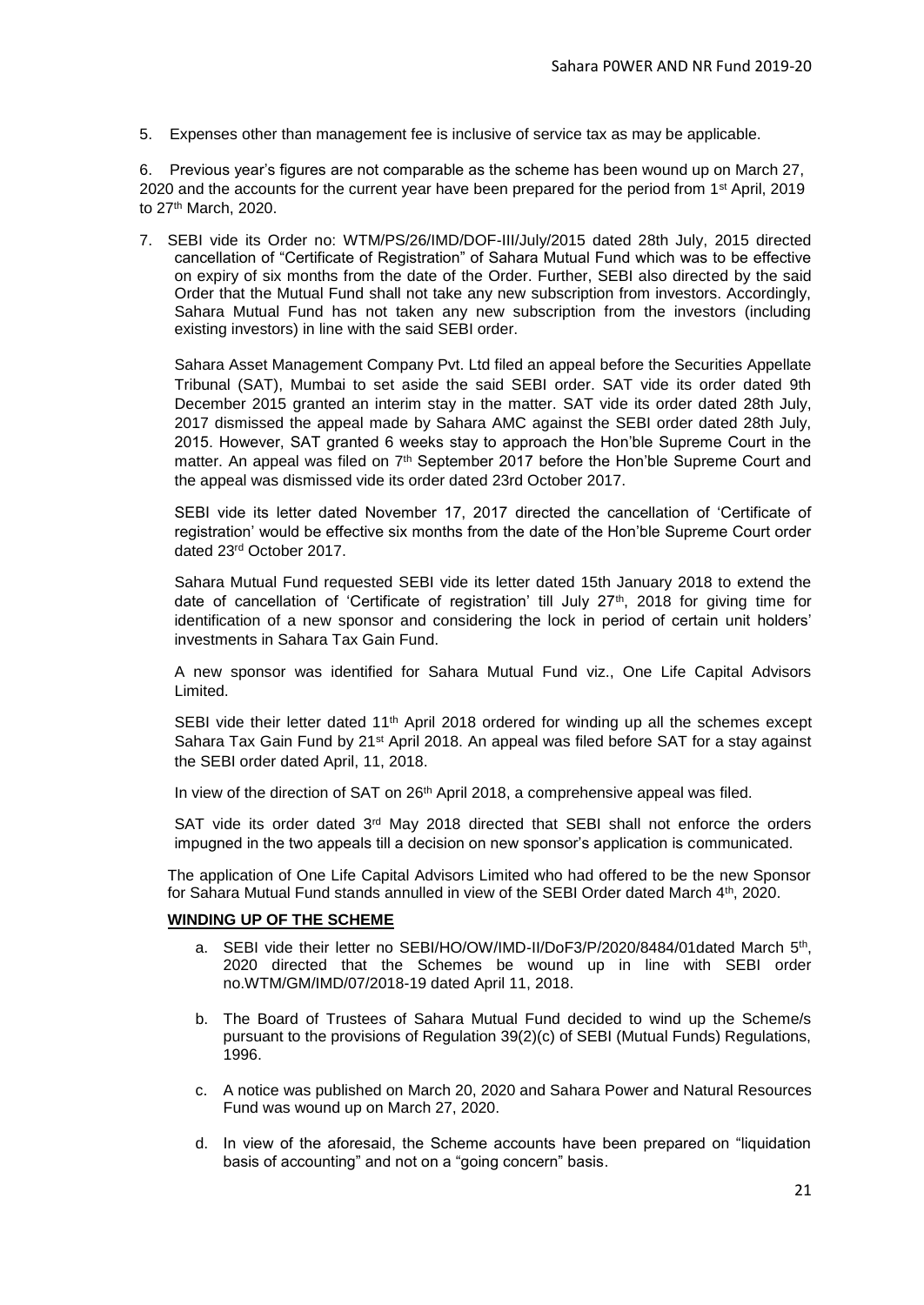#### **8. (a) Net worth of AMC as per Regulation 21(1)(f) of SEBI (Mutual Funds) Regulations, 1996:**

The Net Worth of Sahara Asset Management Company Private Ltd. as on March 31, 2019 2017 is Rs.3.20 crs, which is below the threshold limit of Rs.50 crs as required by the above regulations.

Hence, the above criteria of maintaining Networth of minimum Rs.50 crs has not been complied with.

#### **(b) Composition of the Board of Trustees**

 As per Reg 15(1) r.w. para 22 of the Third Schedule (Contents of Trust Deed) of SEBI (Mutual Funds) Regulations 1996, it is stated that "The Trust Deed shall state that the minimum number of trustees shall be four." The Board of Trustees of Sahara Mutual Fund comprises of two (2) Trustees and thereby the above criteria of minimum number of Trustees has not been complied with.

9**.** Contingent Liability: Nil

#### **Mutual Fund investments are subject to market risks read all scheme related documents carefully.**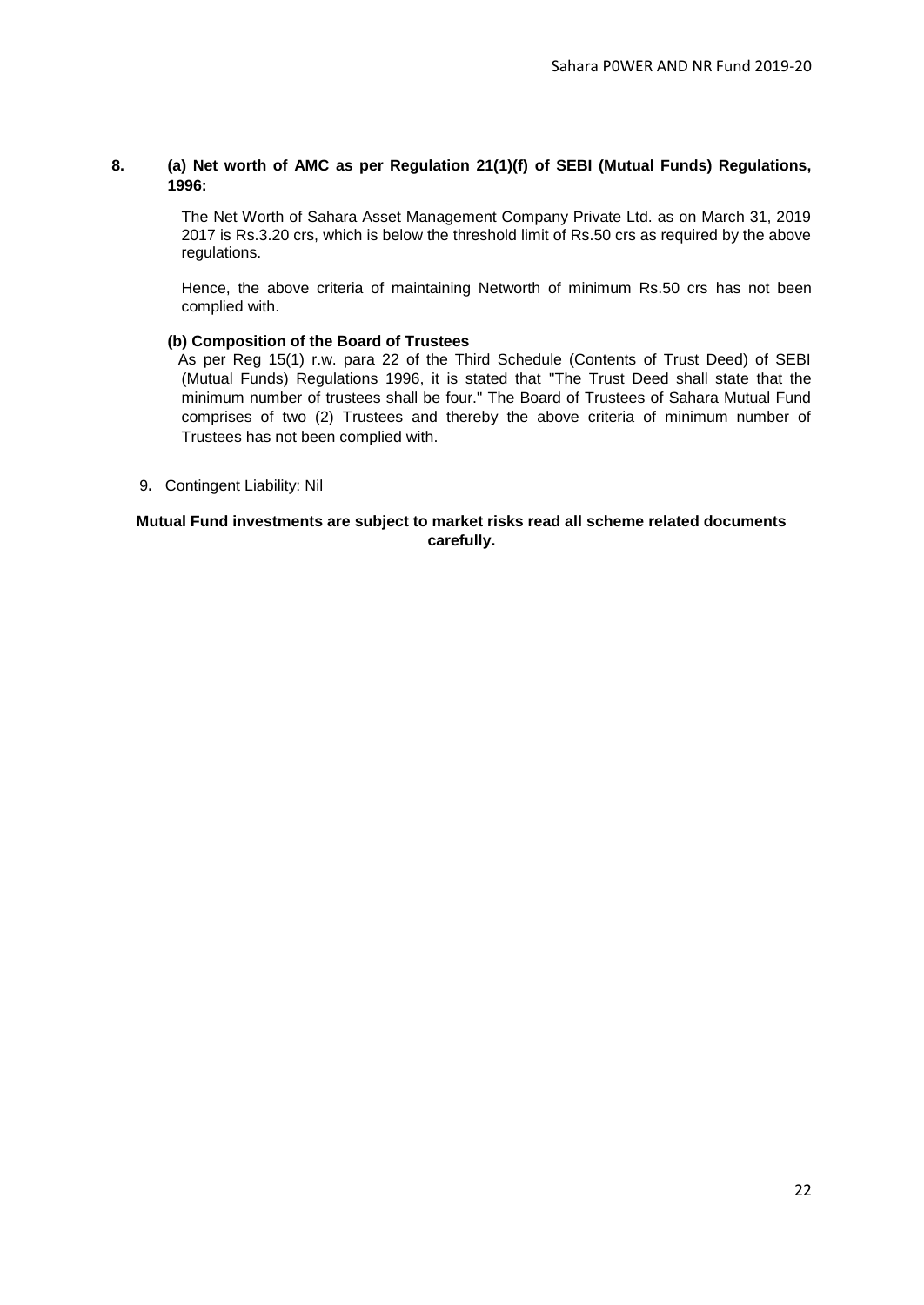| <b>SAHARA POWER &amp; NATURAL RESOURCES FUND</b> | <b>Current</b><br><b>Period</b><br>ended<br>27/03/2020 | Previous<br>Year /<br>Period<br>ended<br>31/03/2019 |
|--------------------------------------------------|--------------------------------------------------------|-----------------------------------------------------|
| 1. NAV per unit (Rs.):                           |                                                        |                                                     |
| Open                                             |                                                        |                                                     |
| Dividend Plan                                    | 18.0895                                                | 18.9418                                             |
| <b>Growth Plan</b>                               | 21.2089                                                | 22.2083                                             |
| <b>Direct Dividend Plan</b>                      | 16.0357                                                | 16.0357                                             |
| Direct Growth Plan                               | 22.9410                                                | 23.5588                                             |
|                                                  |                                                        |                                                     |
| Repurchase Price during the year**               |                                                        |                                                     |
| (i) Highest                                      |                                                        |                                                     |
| <b>Dividend Plan</b>                             | 19.4457                                                | 19.6758                                             |
| <b>Growth Plan</b>                               | 22.9270                                                | 23.0688                                             |
| Direct Dividend Plan                             | 0.0000                                                 | 16.0357                                             |
| Direct Growth Plan                               | 19.9430                                                | 24.4938                                             |
| (ii) Lowest                                      |                                                        |                                                     |
| Dividend Plan                                    | 12.9610                                                | 16.0867                                             |
| Growth Plan                                      | 15.1960                                                | 18.5374                                             |
| Direct Dividend Plan                             | 0.0000                                                 | 16.0357                                             |
| Direct Growth Plan                               | 16.5008                                                | 20.0341                                             |
|                                                  |                                                        |                                                     |
| Resale Price during the year**                   |                                                        |                                                     |
| (i) Highest                                      |                                                        |                                                     |
| Dividend Plan                                    | 0.0000                                                 | 0.0000                                              |
| Growth Plan                                      | 0.0000                                                 | 0.0000                                              |
| <b>Direct Dividend Plan</b>                      | 0.0000                                                 | 0.0000                                              |
| Direct Growth Plan                               | 0.0000                                                 | 0.0000                                              |
| (ii) Lowest                                      |                                                        |                                                     |
| Dividend Plan                                    | 0.0000                                                 | 0.0000                                              |
| Growth Plan                                      | 0.0000                                                 | 0.0000                                              |
| Direct Dividend Plan                             | 0.0000                                                 | 0.0000                                              |
| Direct Growth Plan                               | 0.0000                                                 | 0.0000                                              |
|                                                  |                                                        |                                                     |
| <b>End</b>                                       |                                                        |                                                     |
| Dividend Plan                                    | 12.9610                                                | 18.0895                                             |
| Growth Plan                                      | 15.1960                                                | 21.2089                                             |

# **KEY STATISTICS FOR THE PERIOD ENDED 27th MARCH 2020**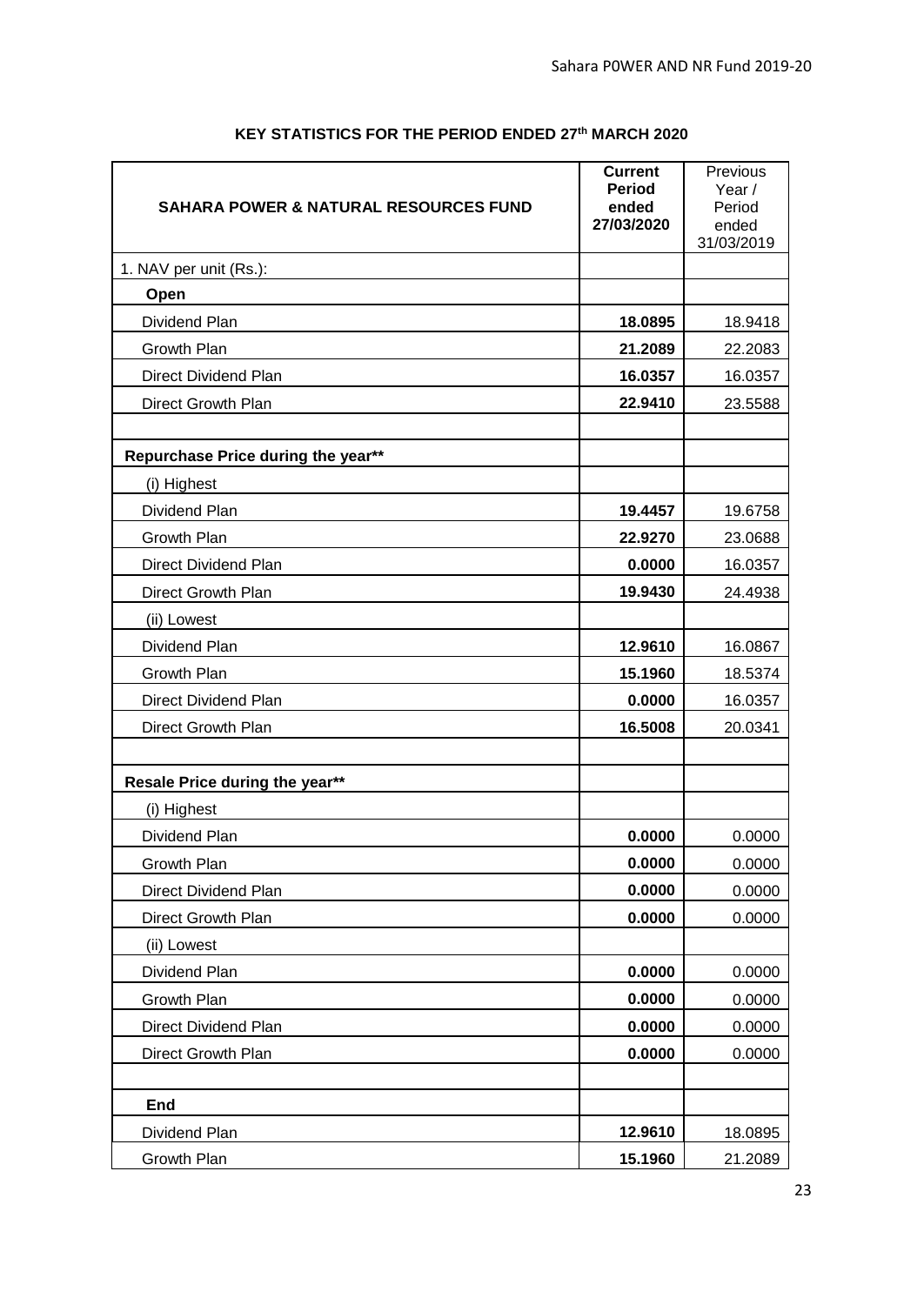| <b>Direct Dividend Plan</b>                                     | 16.0357    | 16.0357     |
|-----------------------------------------------------------------|------------|-------------|
| Direct Growth Plan                                              | 16.5008    | 22.9410     |
|                                                                 |            |             |
| 2. Closing Assets Under Management (Rs. in Lakhs)               |            |             |
| End                                                             | 108.56     | 163.00      |
| Average (AAuM)                                                  | 151.68     | 166.89      |
|                                                                 |            |             |
| 3. Gross income as % of AAuM <sup>1</sup>                       | 1.37%      | 38.62%      |
|                                                                 |            |             |
| 4. Expense Ratio:                                               |            |             |
| a. Total Expense as % of AAuM                                   | 2.29       | 2.75        |
| b. Management Fee as % of AAuM                                  | 0.31       | 1.87        |
|                                                                 |            |             |
| 5. Net Income as a percentage of AAuM <sup>2</sup>              | $-33.95%$  | 35.88%      |
|                                                                 |            |             |
| 6. Portfolio turnover ratio <sup>4</sup>                        | 0.04       | 1.06        |
|                                                                 |            |             |
| 7. Total Dividend per unit distributed during the year / period | <b>NIL</b> | <b>NIL</b>  |
|                                                                 |            |             |
| 8. Returns (%):                                                 |            |             |
| a. Last 1 year                                                  |            |             |
| Sahara Power & NR Fund- Growth Option-Regular                   | <b>NA</b>  | $-4.50$     |
| Sahara Power & NR Fund- Growth Option-Direct                    | <b>NA</b>  | $-2.62$     |
| NIFTY <sub>50</sub>                                             | NΑ         | 16.45       |
|                                                                 |            |             |
| b. Since Inception                                              |            |             |
| Sahara Power & NR Fund- Growth Option-Regular                   | 3.61       | 7.22        |
| Sahara Power & NR Fund- Growth Option-Direct                    | 4.77       | 11.28       |
| NIFTY <sub>50</sub>                                             | 6.71/6.65  | 10.18/12.71 |

\*\* based on the maximum load during the year

1. Gross income = amount against (A) in the Revenue account i.e. Income.

2. Net income = amount against (C) in the Revenue account i.e. Net Realised Gains / (Losses) for the Year / Period

3. Portfolio Turnover = Lower of sales or purchase divided by the Average AuM for the year/period.

4. AAuM=Average daily net assets